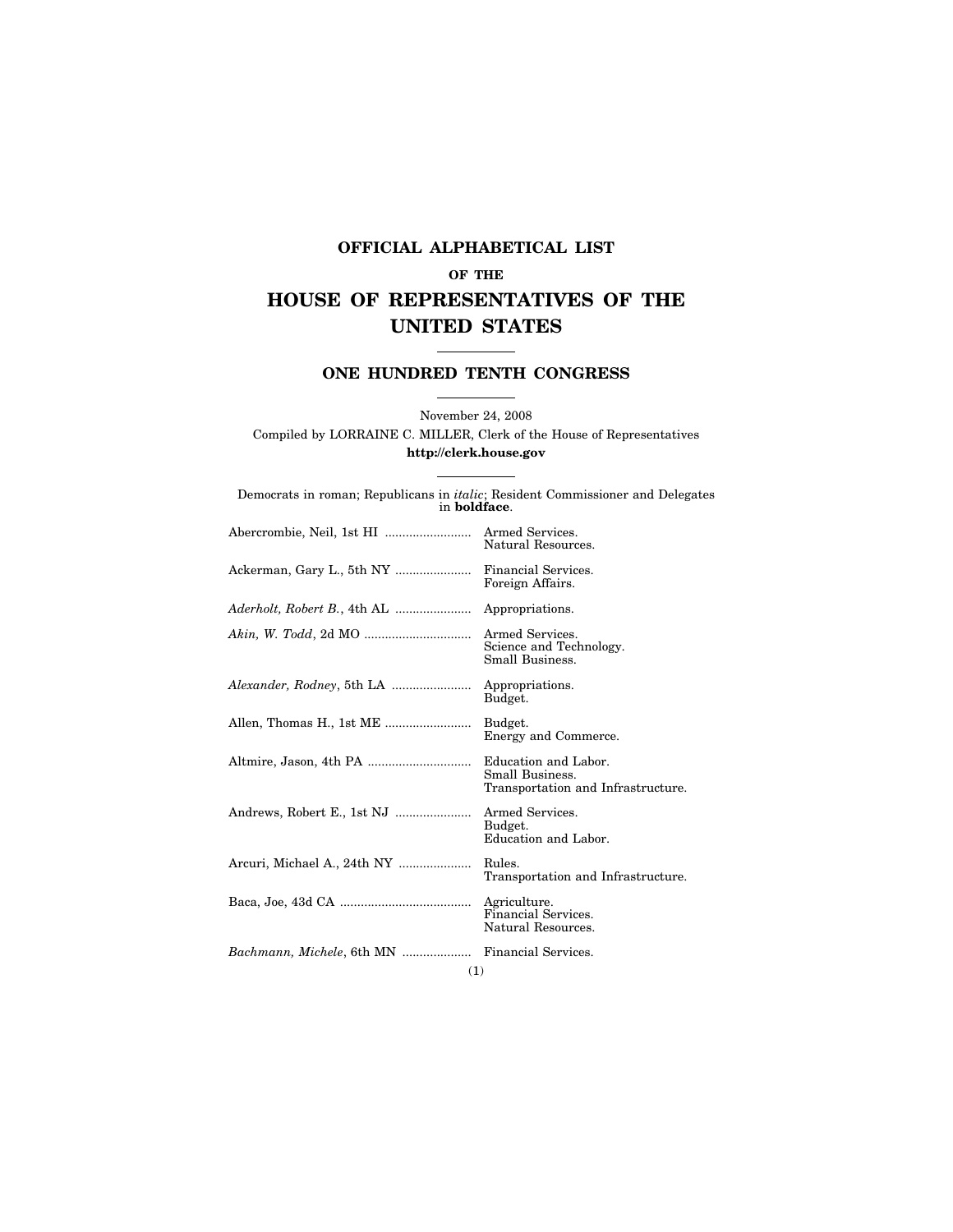| <i>Bachus, Spencer, 6th AL </i>     | Financial Services.                                                                          |
|-------------------------------------|----------------------------------------------------------------------------------------------|
|                                     | Budget.<br>Science and Technology.<br>Transportation and Infrastructure.                     |
|                                     | Energy and Commerce.<br>Judiciary.                                                           |
| Barrett, J. Gresham, 3d SC          | Budget.<br>Financial Services.<br>Foreign Affairs.<br>Standards of Official Conduct.         |
| Barrow, John, 12th GA               | Agriculture.<br>Energy and Commerce.                                                         |
| <i>Bartlett, Roscoe G., 6th MD </i> | Armed Services.<br>Science and Technology.<br>Small Business.                                |
|                                     | Energy and Commerce.                                                                         |
|                                     | Financial Services.<br>Small Business.                                                       |
|                                     | Budget.<br>Ways and Means.                                                                   |
|                                     | Veterans' Affairs.<br>Ways and Means.                                                        |
| Berman, Howard L., 28th CA          | Foreign Affairs, Chairman.<br>Judiciary.                                                     |
|                                     | Appropriations.<br>Budget.                                                                   |
|                                     | Education and Labor.<br>Financial Services.<br>Science and Technology.                       |
| <i>Bilbray, Brian P., 50th CA </i>  | Oversight and Government Reform.<br>Science and Technology.<br>Veterans' Affairs.            |
| <i>Bilirakis, Gus M., 9th FL </i>   | Homeland Security.<br>Foreign Affairs.<br>Veterans' Affairs.                                 |
|                                     | Armed Services.<br>Education and Labor.<br>Natural Resources.                                |
|                                     |                                                                                              |
| Bishop, Timothy H., 1st NY          | Budget.<br>Education and Labor.<br>Transportation and Infrastructure.                        |
| <i>Blackburn, Marsha, 7th TN </i>   | Energy and Commerce.<br>Select Committee on Energy<br>Independence and Global Warming.       |
| Blumenauer, Earl, 3d OR             | Budget.<br>Ways and Means.<br>Select Committee on Energy<br>Independence and Global Warming. |
|                                     | Energy and Commerce.                                                                         |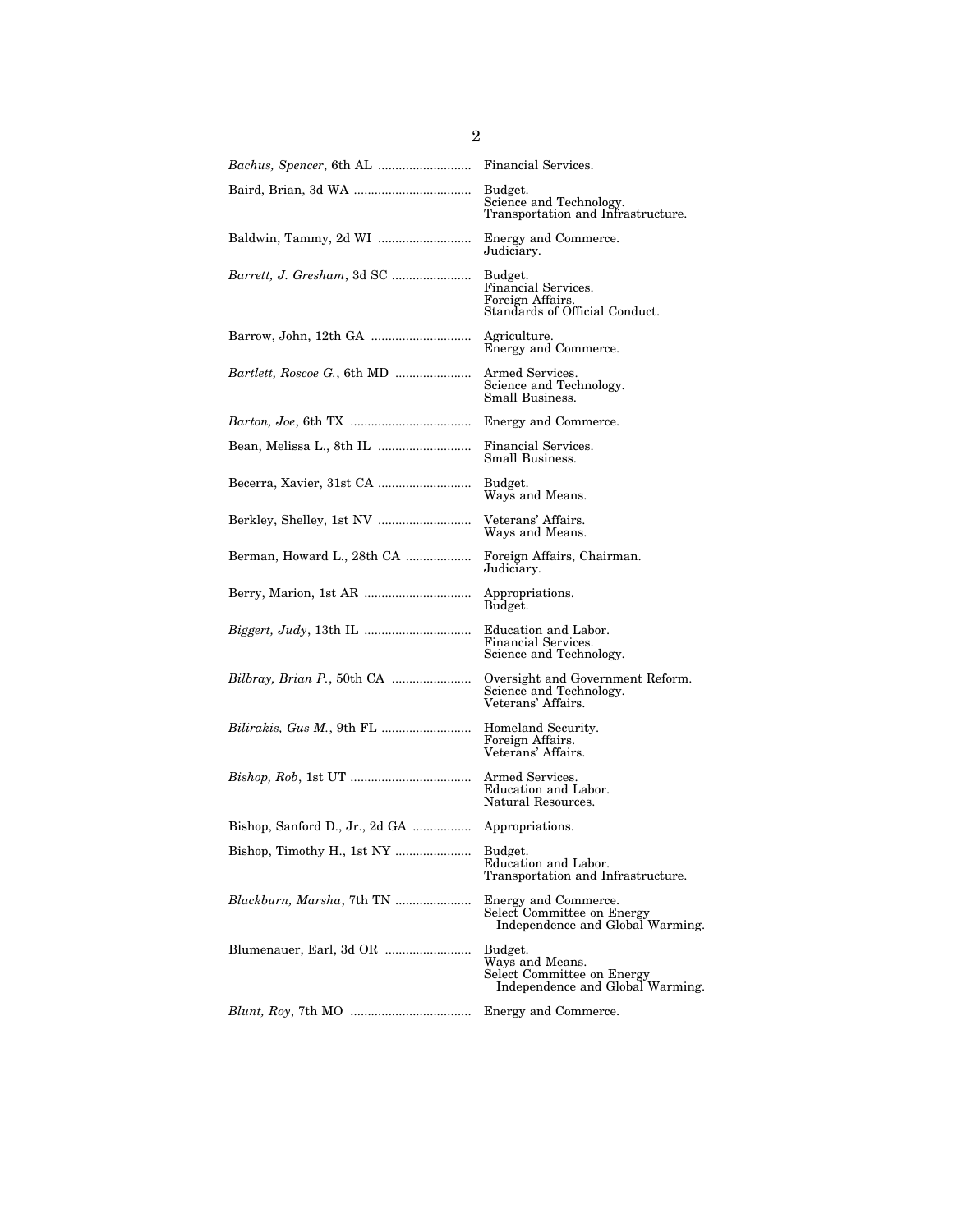|                                               | Appropriations.<br>Budget.<br>Standards of Official Conduct.                                         |
|-----------------------------------------------|------------------------------------------------------------------------------------------------------|
| <i>Bono Mack, Mary, 45th CA </i>              | Energy and Commerce.                                                                                 |
|                                               | Foreign Affairs.<br>Transportation and Infrastructure.<br>Veterans' Affairs.                         |
| <b>Bordallo, Madeleine Z.</b> , (Delegate) GU | Armed Services.<br>Natural Resources.                                                                |
|                                               | Armed Services.<br>Natural Resources.                                                                |
|                                               | Agriculture.<br>Transportation and Infrastructure.<br>Permanent Select Committee on<br>Intelligence. |
|                                               | Energy and Commerce.<br>Judiciary.                                                                   |
| Boustany, Charles W., Jr., 7th LA             | Agriculture.<br>Education and Labor.<br>Transportation and Infrastructure.                           |
|                                               | Appropriations.<br>Budget.                                                                           |
|                                               | Agriculture.<br>Armed Services.                                                                      |
| <i>Brady, Kevin, 8th TX </i>                  | Ways and Means.                                                                                      |
|                                               | House Administration, Chairman.<br>Armed Services.                                                   |
|                                               | Oversight and Government Reform.<br>Small Business.<br>Transportation and Infrastructure.            |
| <i>Broun, Paul C., 10th GA </i>               | Homeland Security.<br>Science and Technology.                                                        |
|                                               | Transportation and Infrastructure.<br>Veterans' Affairs.                                             |
| <i>Brown, Henry E., Jr., 1st SC </i>          | Natural Resources.<br>Transportation and Infrastructure.<br>Veterans' Affairs.                       |
|                                               | Financial Services.<br>Homeland Security.<br>Veterans' Affairs.                                      |
| <i>Buchanan, Vern, 13th FL </i>               | Small Business.<br>Transportation and Infrastructure.<br>Veterans' Affairs.                          |
| <i>Burgess, Michael C., 26th TX </i>          | Energy and Commerce.                                                                                 |
|                                               | Foreign Affairs.<br>Oversight and Government Reform.                                                 |
|                                               | Energy and Commerce.                                                                                 |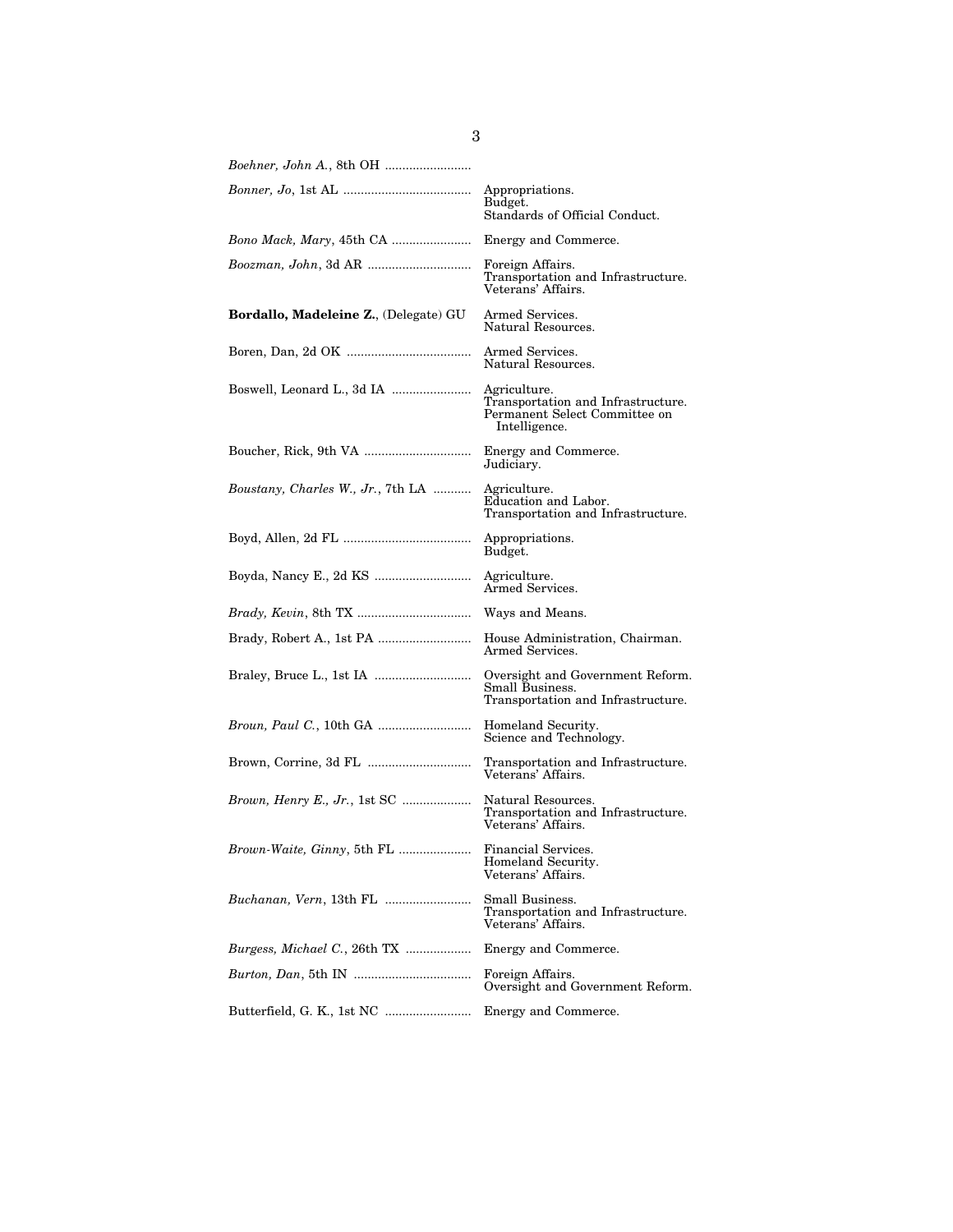|                                      | Energy and Commerce.<br>Veterans' Affairs.                                         |
|--------------------------------------|------------------------------------------------------------------------------------|
|                                      | Appropriations.                                                                    |
|                                      | Ways and Means.                                                                    |
|                                      | Budget.<br>Financial Services.                                                     |
|                                      | Judiciary.<br>Natural Resources.<br>Oversight and Government Reform.               |
|                                      | Ways and Means.                                                                    |
| Capito, Shelley Moore, 2d WV         | Financial Services.<br>Transportation and Infrastructure.                          |
|                                      | Energy and Commerce.<br>Natural Resources.                                         |
| Capuano, Michael E., 8th MA          | Financial Services.<br>House Administration.<br>Transportation and Infrastructure. |
| Cardoza, Dennis A., 18th CA          | Agriculture.<br>Rules.                                                             |
|                                      | Foreign Affairs.<br>Science and Technology.<br>Transportation and Infrastructure.  |
| Carney, Christopher P., 10th PA      | Homeland Security.<br>Transportation and Infrastructure.                           |
|                                      | Financial Services.<br>Science and Technology.                                     |
|                                      | Appropriations.                                                                    |
| Castle, Michael N., At Large, DE     | Education and Labor.<br>Financial Services.                                        |
|                                      | Armed Services.<br>Rules.                                                          |
| Cazayoux, Donald J., Jr., 6th LA     | Financial Services.<br>Veterans' Affairs.                                          |
|                                      | Foreign Affairs.<br>Judiciary.<br>Small Business.                                  |
|                                      | Appropriations.<br>Science and Technology.                                         |
| Childers, Travis W., 1st MS          | Agriculture.<br>Financial Services.                                                |
| Christensen, Donna M., (Delegate) VI | Homeland Security.<br>Natural Resources.                                           |
|                                      | Education and Labor.<br>Homeland Security.<br>Small Business.                      |
|                                      | Financial Services.<br>Oversight and Government Reform.                            |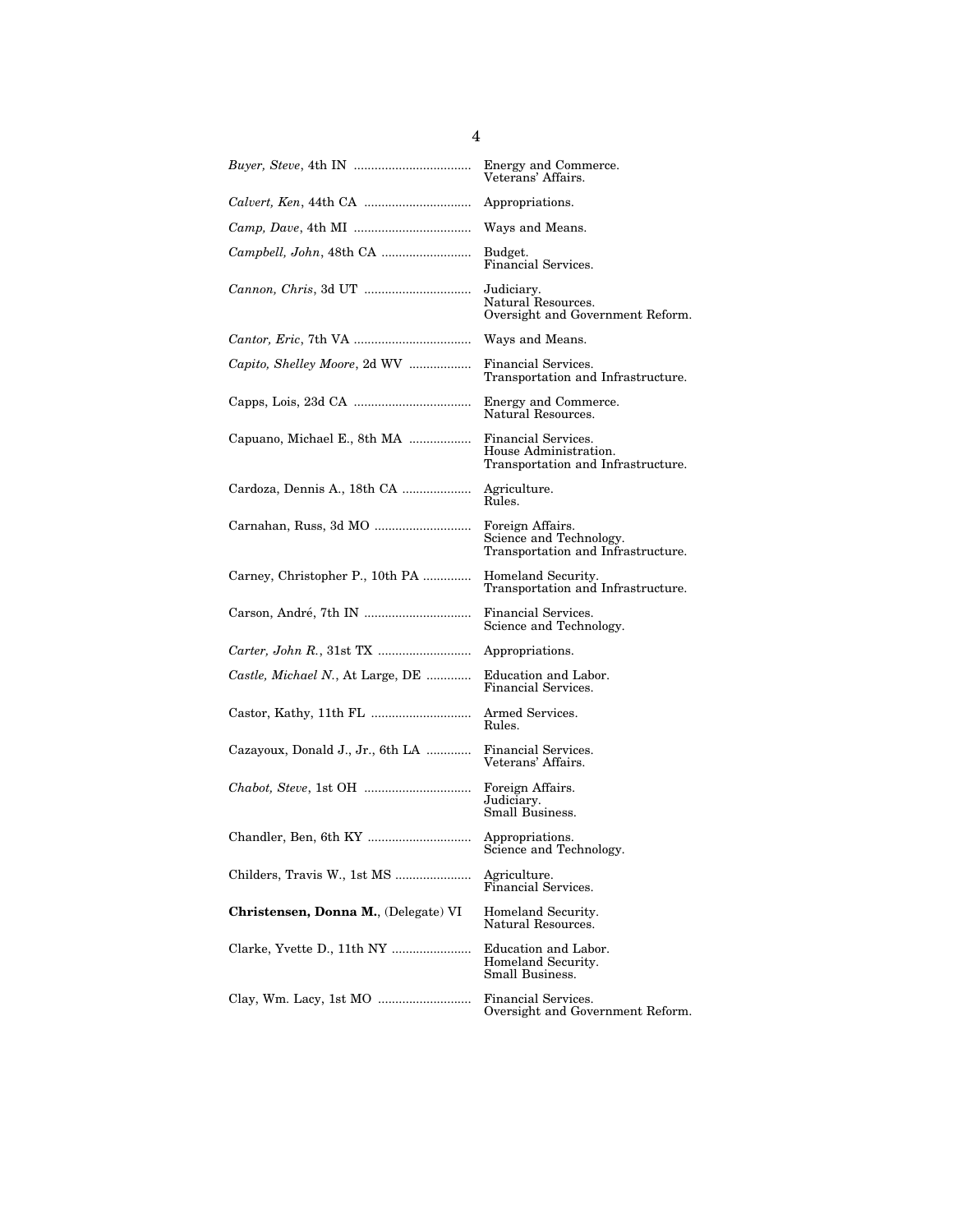|                                      | Financial Services.<br>Select Committee on Energy<br>Independence and Global Warming.                                                        |
|--------------------------------------|----------------------------------------------------------------------------------------------------------------------------------------------|
| Clyburn, James E., 6th SC            |                                                                                                                                              |
|                                      | Judiciary.<br>Transportation and Infrastructure.                                                                                             |
|                                      | Judiciary.<br>Transportation and Infrastructure.                                                                                             |
|                                      | Armed Services.<br>Natural Resources.                                                                                                        |
| Conaway, K. Michael, 11th TX         | Agriculture.<br>Armed Services.<br>Budget.                                                                                                   |
|                                      | Judiciary, Chairman.                                                                                                                         |
|                                      | Armed Services.<br>Budget.<br>Oversight and Government Reform.                                                                               |
|                                      | Agriculture.<br>Foreign Affairs.<br>Natural Resources.                                                                                       |
|                                      | Science and Technology.<br>Transportation and Infrastructure.                                                                                |
|                                      | Armed Services.<br>Education and Labor.                                                                                                      |
| Cramer, Robert E. (Bud), Jr., 5th AL | Appropriations.<br>Permanent Select Committee on<br>Intelligence.                                                                            |
|                                      | Appropriations.                                                                                                                              |
|                                      | Foreign Affairs.<br>Ways and Means.                                                                                                          |
| Cubin, Barbara, At Large, WY         | Energy and Commerce.                                                                                                                         |
|                                      | Agriculture.<br>Homeland Security.<br>Small Business.                                                                                        |
| Culberson, John Abney, 7th TX        | Appropriations.                                                                                                                              |
| Cummings, Elijah E., 7th MD          | Armed Services.<br>Oversight and Government Reform.<br>Transportation and Infrastructure.                                                    |
|                                      | Judiciary.<br>House Administration.<br>Ways and Means.<br>Select Committee to Investigate the<br>Voting Irregularities of August 2,<br>2007. |
|                                      | Education and Labor.<br>Oversight and Government Reform.                                                                                     |
|                                      | Education and Labor.<br>Homeland Security.<br>Small Business.                                                                                |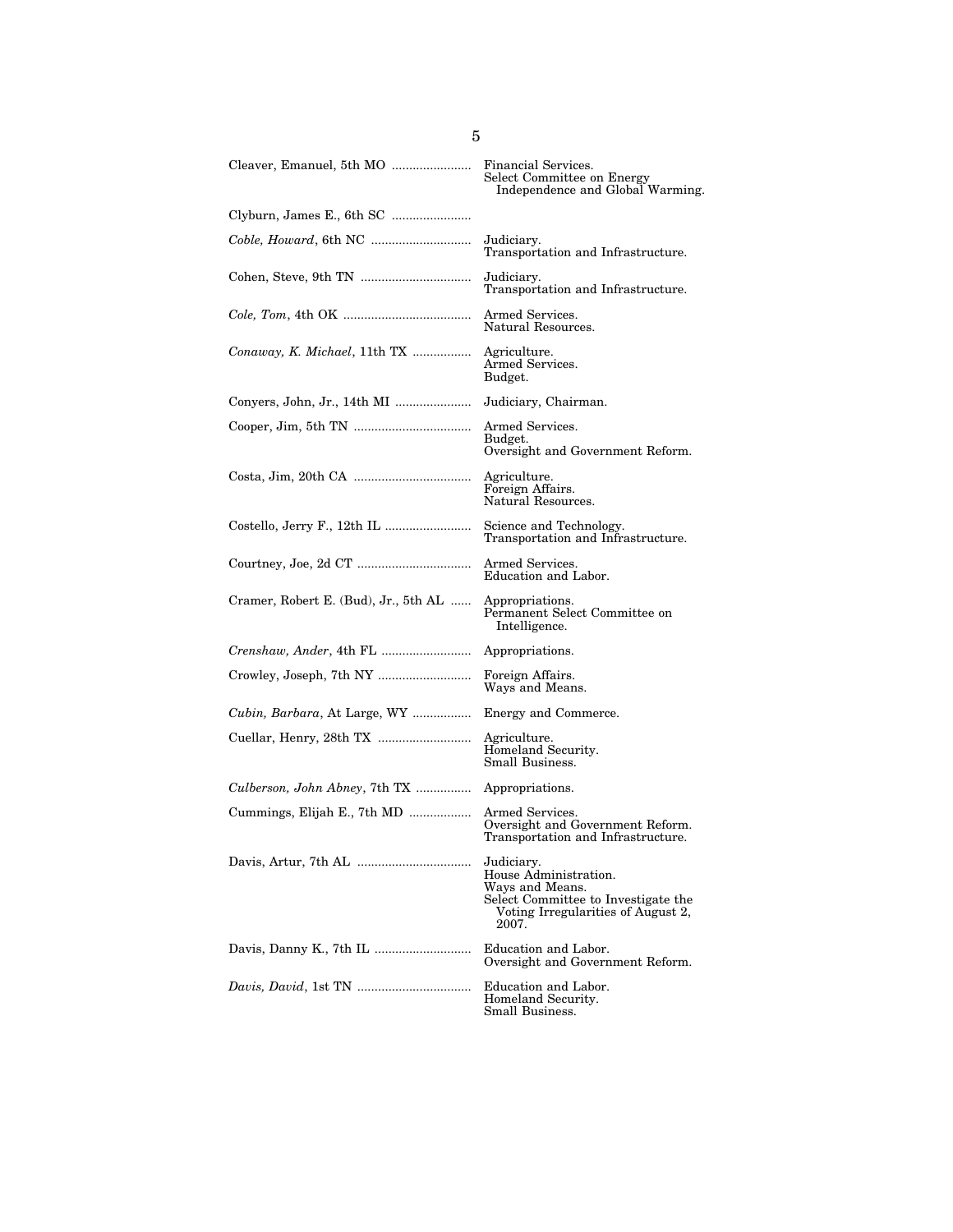|                                     | Financial Services.                                                                                                                                              |
|-------------------------------------|------------------------------------------------------------------------------------------------------------------------------------------------------------------|
|                                     | Financial Services.                                                                                                                                              |
|                                     | Armed Services.<br>Education and Labor.<br>House Administration.                                                                                                 |
|                                     | Energy and Commerce.                                                                                                                                             |
|                                     | Homeland Security.<br>Natural Resources.<br>Transportation and Infrastructure.                                                                                   |
|                                     | Energy and Commerce.                                                                                                                                             |
| Delahunt, William D., 10th MA       | Select Committee to Investigate the<br>Voting Irregularities of August 2,<br>2007, Chairman.<br>Foreign Affairs.<br>Judiciary.<br>Standards of Official Conduct. |
|                                     | Appropriations.<br>Budget.                                                                                                                                       |
|                                     | Homeland Security.<br>Transportation and Infrastructure.                                                                                                         |
| Diaz-Balart, Lincoln, 21st FL       | Rules.                                                                                                                                                           |
|                                     | Budget.<br>Science and Technology.<br>Transportation and Infrastructure.                                                                                         |
|                                     | Appropriations.<br>Homeland Security.                                                                                                                            |
|                                     | Energy and Commerce, Chairman.                                                                                                                                   |
|                                     | Budget.<br>Ways and Means.                                                                                                                                       |
|                                     | Agriculture.<br>Financial Services.<br>Veterans' Affairs.                                                                                                        |
|                                     |                                                                                                                                                                  |
|                                     | Energy and Commerce.<br>Standards of Official Conduct.                                                                                                           |
|                                     | Transportation and Infrastructure.                                                                                                                               |
| <i>Dreier, David, 26th CA </i>      | Rules.                                                                                                                                                           |
| <i>Duncan, John J., Jr., 2d TN </i> | Natural Resources.<br>Oversight and Government Reform.<br>Transportation and Infrastructure.                                                                     |
|                                     | Appropriations.<br>Budget.                                                                                                                                       |
| Edwards, Donna F., 4th MD           | Science and Technology.<br>Transportation and Infrastructure.                                                                                                    |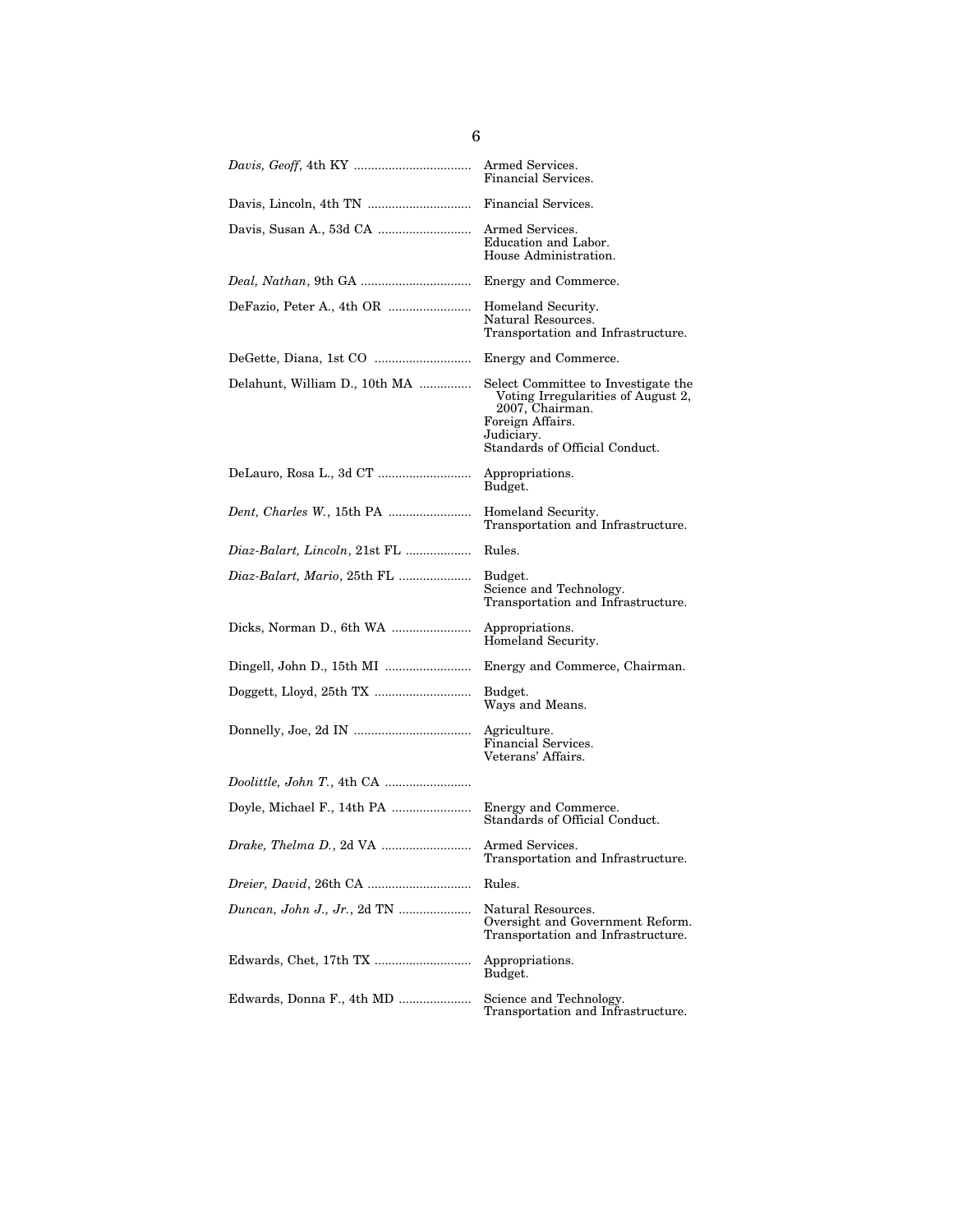| Ehlers, Vernon J., 3d MI                                       | Education and Labor.<br>House Administration.<br>Science and Technology.<br>Transportation and Infrastructure. |
|----------------------------------------------------------------|----------------------------------------------------------------------------------------------------------------|
|                                                                | Financial Services.<br>Judiciary.                                                                              |
| Ellsworth, Brad, 8th IN                                        | Agriculture.<br>Armed Services.<br>Small Business.                                                             |
|                                                                | Ways and Means.                                                                                                |
| <i>Emerson, Jo Ann, 8th MO </i>                                | Appropriations.                                                                                                |
|                                                                | Energy and Commerce.<br>Foreign Affairs.                                                                       |
| <i>English, Phil, 3d PA </i>                                   | Ways and Means.                                                                                                |
| Eshoo, Anna G., 14th CA                                        | Energy and Commerce.<br>Permanent Select Committee on<br>Intelligence.                                         |
|                                                                | Agriculture.<br>Budget.<br>Homeland Security.                                                                  |
|                                                                | Agriculture.<br>Armed Services.<br>Permanent Select Committee on<br>Intelligence.                              |
| Faleomavaega, Eni F. H., (Delegate)<br>AS …………………………………………………… | Foreign Affairs.<br>Natural Resources.                                                                         |
|                                                                | Natural Resources.<br>Small Business.<br>Transportation and Infrastructure.                                    |
|                                                                | Appropriations.                                                                                                |
| Fattah, Chaka, 2d PA                                           | Appropriations.                                                                                                |
|                                                                | Financial Services.<br>Judiciary.<br>Science and Technology.                                                   |
| <i>Ferguson, Mike, 7th NJ </i>                                 | Energy and Commerce.                                                                                           |
|                                                                | Veterans' Affairs, Chairman.<br>Transportation and Infrastructure.                                             |
|                                                                | Foreign Affairs.<br>Natural Resources.                                                                         |
| <i>Forbes, J. Randy, 4th VA </i>                               | Armed Services.<br>Judiciary.                                                                                  |
|                                                                | Agriculture.<br>Foreign Affairs.<br>Small Business.                                                            |
| Fortuño, Luis G., (Resident                                    |                                                                                                                |

Natural Resources.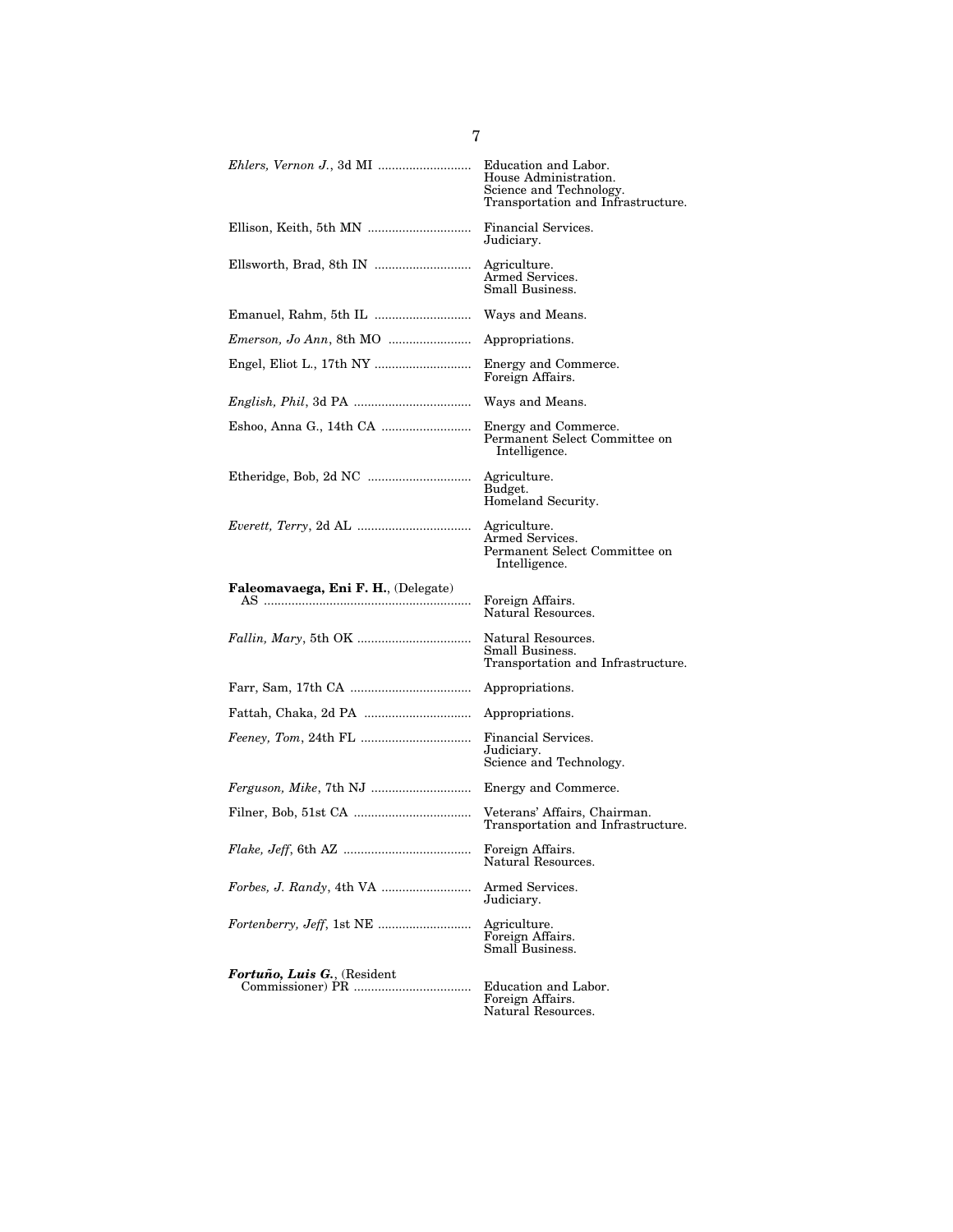|                                                | Financial Services.                                                                                    |
|------------------------------------------------|--------------------------------------------------------------------------------------------------------|
|                                                | Agriculture.<br>Education and Labor.<br>Oversight and Government Reform.                               |
|                                                | Financial Services, Chairman.                                                                          |
|                                                | Armed Services.<br>Judiciary.                                                                          |
| Frelinghuysen, Rodney P., 11th NJ              | Appropriations.                                                                                        |
| Fudge, Marcia L., 11th OH                      |                                                                                                        |
|                                                | Foreign Affairs.<br>Judiciary.<br>Natural Resources.<br>Permanent Select Committee on<br>Intelligence. |
|                                                | Budget.<br>Financial Services.                                                                         |
|                                                | Financial Services.<br>Transportation and Infrastructure.                                              |
|                                                | Armed Services.<br>Foreign Affairs.<br>Science and Technology.                                         |
|                                                | Natural Resources.<br>Transportation and Infrastructure.                                               |
| Gillibrand, Kirsten E., 20th NY                | Agriculture.<br>Armed Services.                                                                        |
|                                                | Armed Services.<br>Science and Technology.                                                             |
|                                                | Judiciary.<br>Natural Resources.<br>Small Business.                                                    |
| Gonzalez, Charles A., 20th TX                  | Energy and Commerce.<br>House Administration.<br>Small Business.                                       |
| Goode, Virgil H., Jr., 5th VA  Appropriations. |                                                                                                        |
|                                                | Judiciary.                                                                                             |
|                                                | Science and Technology, Chairman.<br>Energy and Commerce.                                              |
|                                                | Appropriations.                                                                                        |
| <i>Graves, Sam, 6th MO </i>                    | Agriculture.<br>Small Business.<br>Transportation and Infrastructure.                                  |
|                                                | Financial Services.<br>Homeland Security.                                                              |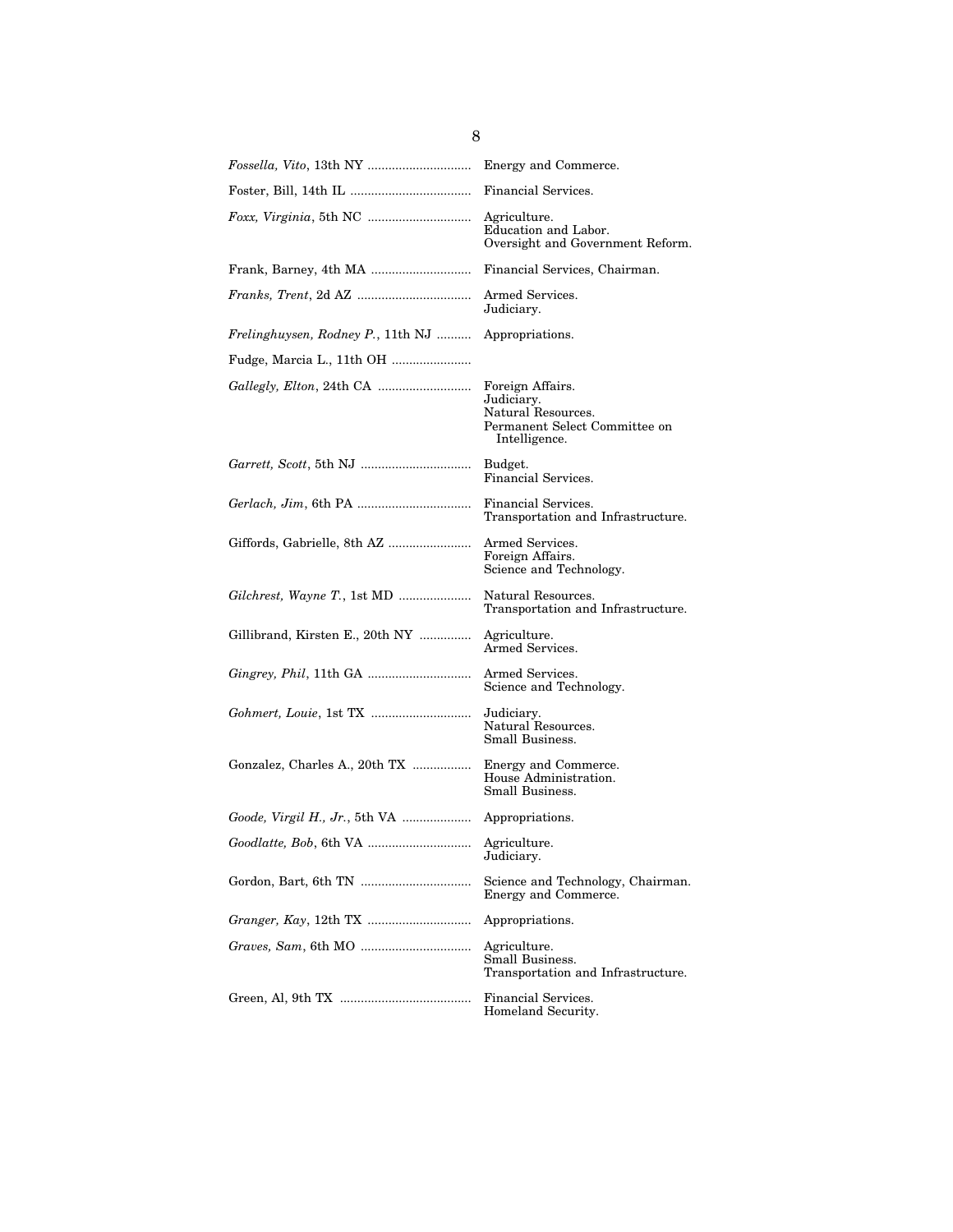|                                       | Standards of Official Conduct,<br>Chairman.<br>Energy and Commerce.<br>Foreign Affairs.                                                                                                                          |
|---------------------------------------|------------------------------------------------------------------------------------------------------------------------------------------------------------------------------------------------------------------|
| Grijalva, Raúl M., 7th AZ             | Education and Labor.<br>Natural Resources.<br>Small Business.                                                                                                                                                    |
|                                       | Financial Services.<br>Judiciary.                                                                                                                                                                                |
|                                       | Transportation and Infrastructure.<br>Veterans' Affairs.<br>Select Committee on Energy<br>Independence and Global Warming.                                                                                       |
|                                       | Energy and Commerce.<br>Science and Technology.                                                                                                                                                                  |
|                                       | Education and Labor.<br>Veterans' Affairs.                                                                                                                                                                       |
|                                       | Energy and Commerce.<br>Homeland Security.                                                                                                                                                                       |
|                                       | Rules.                                                                                                                                                                                                           |
|                                       | Rules.<br>Standards of Official Conduct.                                                                                                                                                                         |
| <i>Hayes, Robin, 8th NC </i>          | Agriculture.<br>Armed Services.<br>Transportation and Infrastructure.                                                                                                                                            |
|                                       | Financial Services.                                                                                                                                                                                              |
|                                       | Budget.<br>Financial Services.                                                                                                                                                                                   |
|                                       | Ways and Means.                                                                                                                                                                                                  |
| Herseth Sandlin, Stephanie, At Large, | Agriculture.<br>Natural Resources.<br>Veterans' Affairs.<br>Select Committee on Energy<br>Independence and Global Warming.<br>Select Committee to Investigate the<br>Voting Irregularities of August 2,<br>2007. |
|                                       | Oversight and Government Reform.<br>Transportation and Infrastructure.<br>Small Business.                                                                                                                        |
|                                       | Energy and Commerce.<br>Science and Technology.                                                                                                                                                                  |
| Hinchey, Maurice D., 22d NY           | Appropriations.<br>Natural Resources.                                                                                                                                                                            |
|                                       | Education and Labor.<br>Financial Services.<br>Foreign Affairs.                                                                                                                                                  |
|                                       | Education and Labor.<br>Transportation and Infrastructure.<br>Small Business.                                                                                                                                    |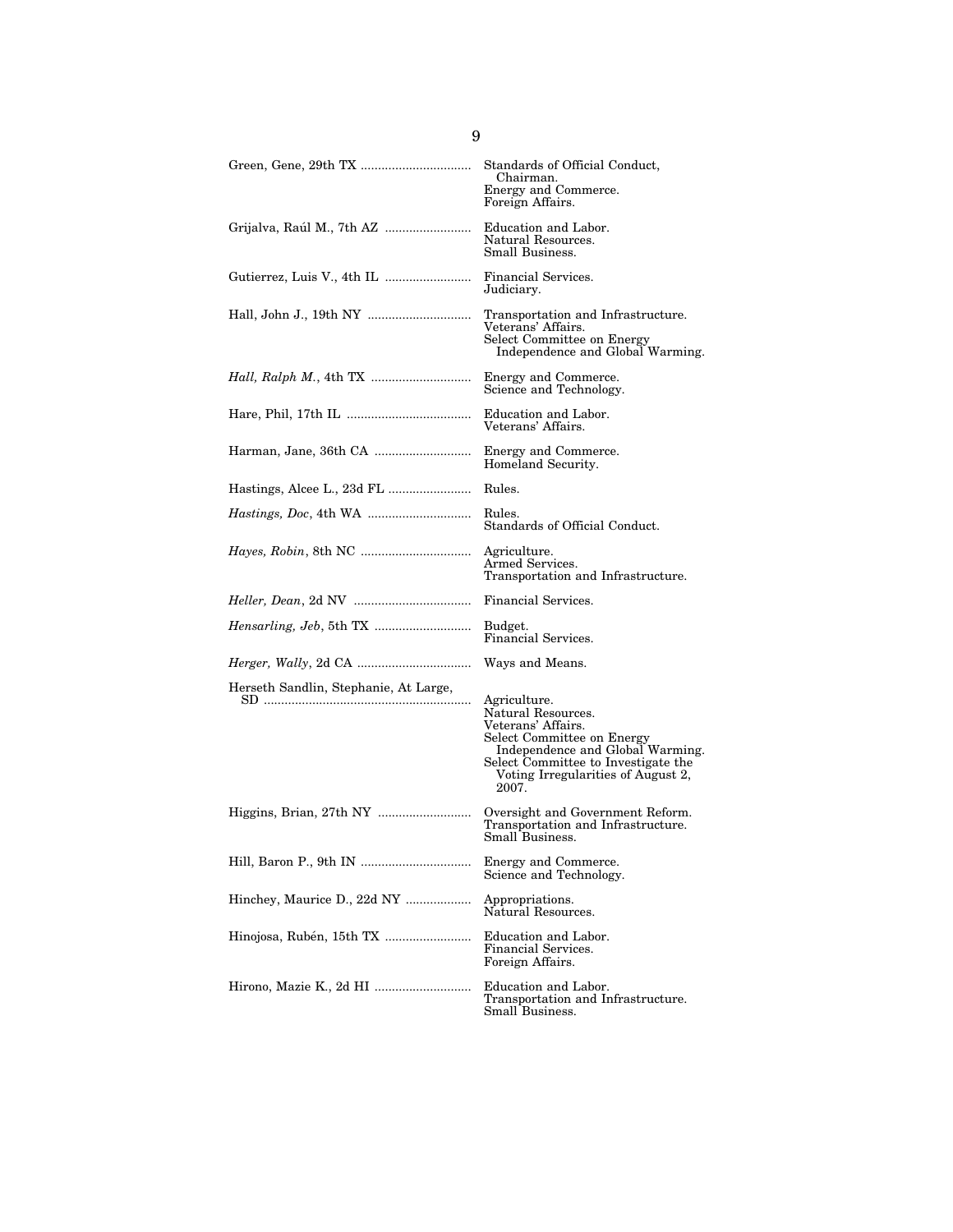|                                       | Financial Services.<br>Oversight and Government Reform.                                                      |
|---------------------------------------|--------------------------------------------------------------------------------------------------------------|
| <i>Hoekstra, Peter, 2d MI </i>        | Education and Labor.<br>Permanent Select Committee on<br>Intelligence.                                       |
|                                       | Agriculture.<br>Transportation and Infrastructure.                                                           |
|                                       | Education and Labor.<br>Natural Resources.<br>Permanent Select Committee on<br>Intelligence.                 |
|                                       | Appropriations.                                                                                              |
|                                       | Budget.<br>Energy and Commerce.                                                                              |
|                                       | Majority Leader.                                                                                             |
| Hulshof, Kenny C., 9th MO             | Ways and Means.<br>Select Committee to Investigate the<br>Voting Irregularities of August 2,<br>2007.        |
| <i>Hunter, Duncan, 52d CA </i>        | Armed Services.                                                                                              |
|                                       | Foreign Affairs.<br>Science and Technology.                                                                  |
|                                       | Energy and Commerce.<br>Natural Resources.<br>Select Committee on Energy<br>Independence and Global Warming. |
|                                       |                                                                                                              |
|                                       | Judiciary.<br>Oversight and Government Reform.<br>Permanent Select Committee on<br>Intelligence.             |
|                                       | Appropriations.                                                                                              |
| Jackson-Lee, Sheila, 18th TX          | Foreign Affairs.<br>Homeland Security.<br>Judiciary.                                                         |
| Jefferson, William J., 2d LA          |                                                                                                              |
| Johnson, Eddie Bernice, 30th TX       | Science and Technology.<br>Transportation and Infrastructure.                                                |
| Johnson, Henry C. "Hank", Jr., 4th GA | Armed Services.<br>Judiciary.<br>Small Business.                                                             |
|                                       | Ways and Means.                                                                                              |
| Johnson, Timothy V., 15th IL          | Agriculture.<br>Transportation and Infrastructure.                                                           |
|                                       | Armed Services.<br>Financial Services.                                                                       |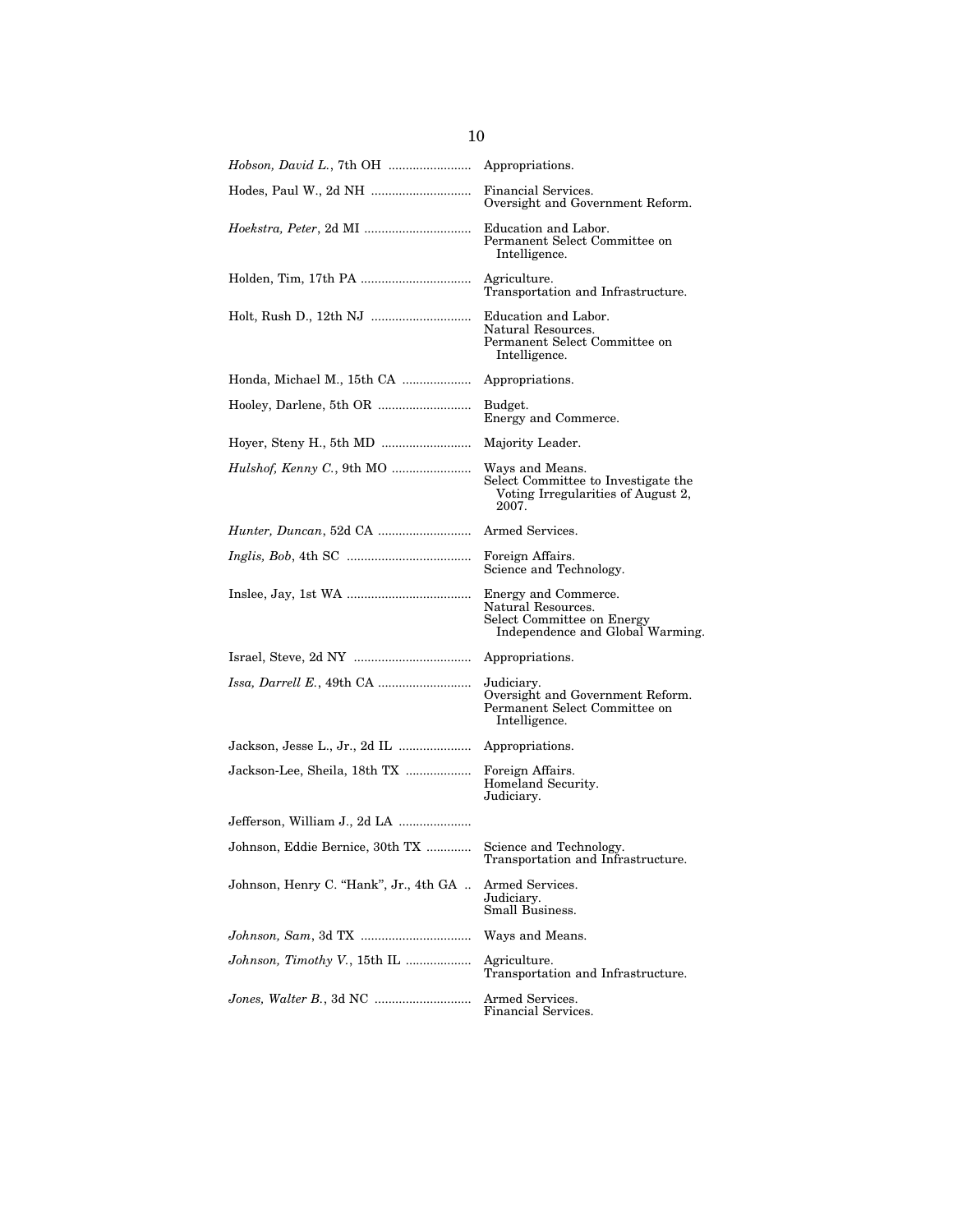|                                     | Budget.<br>Judiciary.<br>Oversight and Government Reform.                     |
|-------------------------------------|-------------------------------------------------------------------------------|
|                                     | Agriculture.<br>Transportation and Infrastructure.                            |
| Kanjorski, Paul E., 11th PA         | Financial Services.<br>Oversight and Government Reform.                       |
|                                     | Appropriations.<br>Budget.                                                    |
|                                     | Education and Labor.<br>Judiciary.                                            |
|                                     | Appropriations.<br>Natural Resources.                                         |
|                                     | Education and Labor.<br>Natural Resources.                                    |
| Kilpatrick, Carolyn C., 13th MI     | Appropriations.                                                               |
|                                     | Natural Resources.<br>Ways and Means.                                         |
|                                     | Financial Services.<br>Homeland Security.                                     |
|                                     | Agriculture.<br>Judiciary.<br>Small Business.                                 |
|                                     | Appropriations.                                                               |
|                                     | Appropriations.                                                               |
|                                     | Financial Services.<br>Foreign Affairs.                                       |
|                                     | Armed Services.<br>Education and Labor.<br>Standards of Official Conduct.     |
|                                     | Appropriations.                                                               |
| Kucinich, Dennis J., 10th OH        | Education and Labor.<br>Oversight and Government Reform.                      |
| Kuhl, John R. "Randy", Jr., 29th NY | Agriculture.<br>Education and Labor.<br>Transportation and Infrastructure.    |
|                                     | Appropriations.                                                               |
|                                     | Armed Services.<br>Natural Resources.<br>Veterans' Affairs.                   |
|                                     | Agriculture.<br>Science and Technology.<br>Transportation and Infrastructure. |
|                                     | Homeland Security.<br>Permanent Select Committee on<br>Intelligence.          |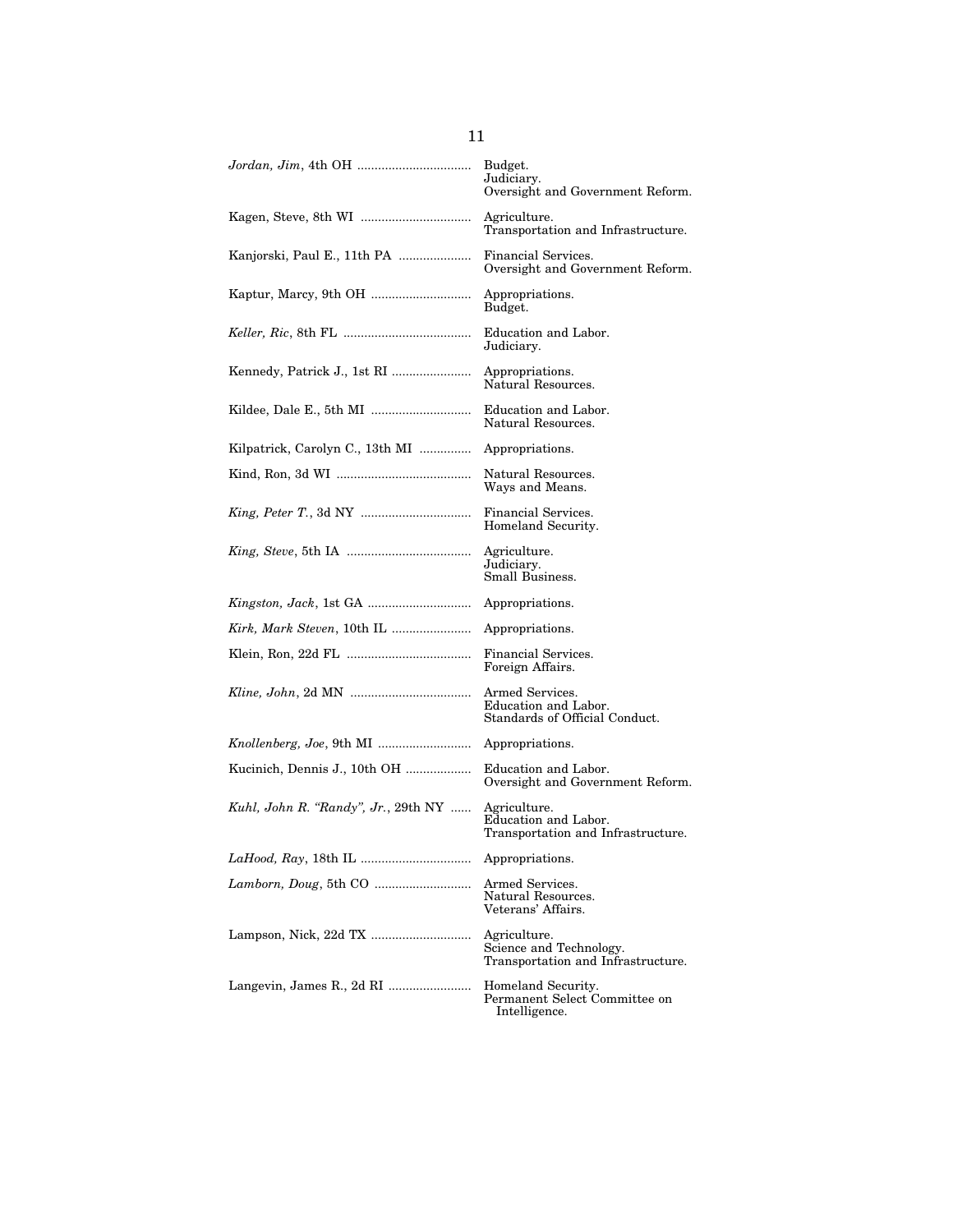|                                | Armed Services.<br>Small Business.<br>Transportation and Infrastructure.                                                                        |
|--------------------------------|-------------------------------------------------------------------------------------------------------------------------------------------------|
|                                | Ways and Means.<br>Select Committee on Energy<br>Independence and Global Warming.                                                               |
|                                | Appropriations.                                                                                                                                 |
| LaTourette, Steven C., 14th OH | Financial Services.<br>Transportation and Infrastructure.<br>Select Committee to Investigate the<br>Voting Irregularities of August 2,<br>2007. |
|                                | Agriculture.<br>Transportation and Infrastructure.                                                                                              |
|                                | Appropriations.<br>Foreign Affairs.                                                                                                             |
|                                | Ways and Means.                                                                                                                                 |
|                                | Appropriations.                                                                                                                                 |
|                                | Ways and Means.                                                                                                                                 |
|                                | Ways and Means.                                                                                                                                 |
|                                | Ways and Means.                                                                                                                                 |
|                                | Science and Technology.<br>Small Business.<br>Transportation and Infrastructure.                                                                |
|                                | Armed Services.<br>Transportation and Infrastructure.                                                                                           |
|                                | Armed Services.<br>Education and Labor.                                                                                                         |
|                                | Homeland Security.<br>House Administration.<br>Judiciary.                                                                                       |
|                                | Appropriations.<br>Homeland Security.                                                                                                           |
|                                | Agriculture.<br>Financial Services.<br>Science and Technology.                                                                                  |
|                                | Budget.<br>Homeland Security.<br>House Administration.<br>Judiciary.                                                                            |
| Lynch, Stephen F., 9th MA      | Financial Services.<br>Oversight and Government Reform.                                                                                         |
|                                | Education and Labor.<br>Financial Services.                                                                                                     |
|                                | Financial Services.<br>House Administration.                                                                                                    |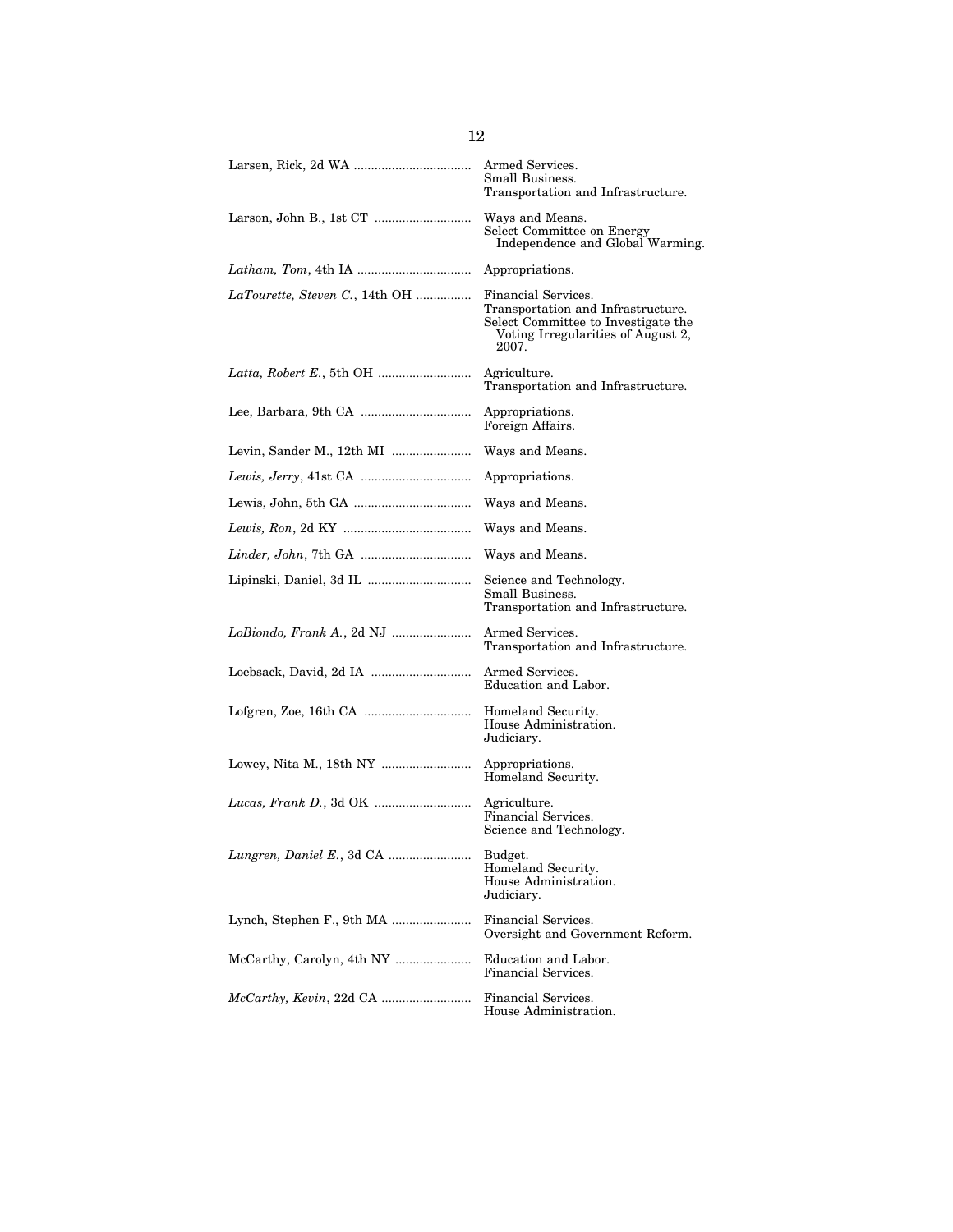|                                         | Foreign Affairs.<br>Homeland Security.<br>Science and Technology.<br>Standards of Official Conduct.                                                   |
|-----------------------------------------|-------------------------------------------------------------------------------------------------------------------------------------------------------|
|                                         | Appropriations.<br>Oversight and Government Reform.                                                                                                   |
| McCotter, Thaddeus G., 11th MI          | Financial Services.                                                                                                                                   |
|                                         | Ways and Means.                                                                                                                                       |
|                                         | Ways and Means.                                                                                                                                       |
| McGovern, James P., 3d MA               | Budget.<br>Rules.                                                                                                                                     |
| <i>McHenry, Patrick T., 10th NC </i>    | Budget.<br>Financial Services.<br>Oversight and Government Reform.                                                                                    |
|                                         | Armed Services.<br>Oversight and Government Reform.<br>Permanent Select Committee on<br>Intelligence.                                                 |
|                                         | Agriculture.<br>Armed Services.                                                                                                                       |
| McKeon, Howard P. "Buck", 25th CA       | Armed Services.<br>Education and Labor.                                                                                                               |
| <i>McMorris Rodgers, Cathy, 5th WA </i> | Armed Services.<br>Education and Labor.<br>Natural Resources.                                                                                         |
|                                         | Science and Technology.<br>Transportation and Infrastructure.<br>Veterans' Affairs.<br>Select Committee on Energy<br>Independence and Global Warming. |
| McNulty, Michael R., 21st NY            | Ways and Means.                                                                                                                                       |
|                                         | Budget.<br>Foreign Affairs.<br>Transportation and Infrastructure.                                                                                     |
|                                         | Agriculture.<br>Financial Services.                                                                                                                   |
| Maloney, Carolyn B., 14th NY            | Financial Services.<br>Oversight and Government Reform.                                                                                               |
| Manzullo, Donald A., 16th IL            | Financial Services.<br>Foreign Affairs.                                                                                                               |
|                                         | Education and Labor.<br>Financial Services.<br>Oversight and Government Reform.                                                                       |
|                                         | Select Committee on Energy<br>Independence and Global Warming,<br>Chairman.<br>Energy and Commerce.<br>Homeland Security.<br>Natural Resources.       |
|                                         | Agriculture.<br>Armed Services.                                                                                                                       |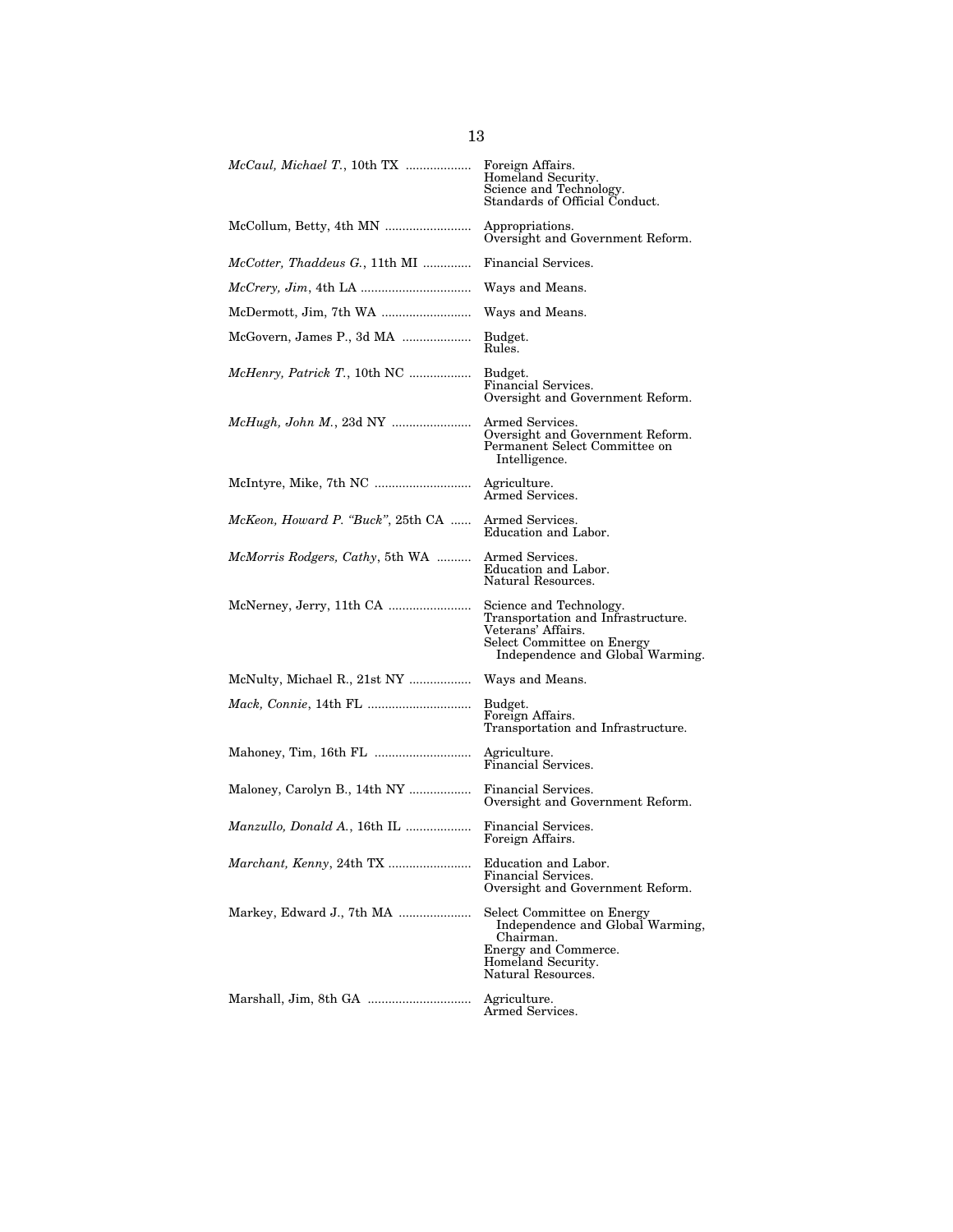|                                | Energy and Commerce.<br>Science and Technology.                                                                            |
|--------------------------------|----------------------------------------------------------------------------------------------------------------------------|
|                                | Energy and Commerce.<br>Rules.                                                                                             |
|                                | Armed Services.<br>Ways and Means.                                                                                         |
|                                | Financial Services.<br>Foreign Affairs.                                                                                    |
|                                | Energy and Commerce.<br>Science and Technology.                                                                            |
|                                | Oversight and Government Reform.<br>Transportation and Infrastructure.                                                     |
| Michaud, Michael H., 2d ME     | Small Business.<br>Transportation and Infrastructure.<br>Veterans' Affairs.                                                |
|                                | Financial Services.<br>Foreign Affairs.<br>Science and Technology.                                                         |
| Miller, Candice S., 10th MI    | Homeland Security.<br>Transportation and Infrastructure.<br>Select Committee on Energy<br>Independence and Global Warming. |
|                                | Financial Services.<br>Transportation and Infrastructure.                                                                  |
|                                | Education and Labor, Chairman.<br>Natural Resources.                                                                       |
|                                | Armed Services.<br>Veterans' Affairs.                                                                                      |
|                                | Science and Technology.<br>Transportation and Infrastructure.<br>Veterans' Affairs.                                        |
|                                | Appropriations.                                                                                                            |
|                                | Budget.<br>Financial Services.                                                                                             |
|                                | Budget.<br>Financial Services.<br>Small Business.                                                                          |
|                                |                                                                                                                            |
|                                | Agriculture.<br>Transportation and Infrastructure.<br>Veterans' Affairs.                                                   |
| Murphy, Christopher S., 5th CT | Financial Services.<br>Oversight and Government Reform.                                                                    |
|                                | Armed Services.<br>Permanent Select Committee on<br>Intelligence.                                                          |
|                                | Energy and Commerce.                                                                                                       |
|                                | Appropriations.                                                                                                            |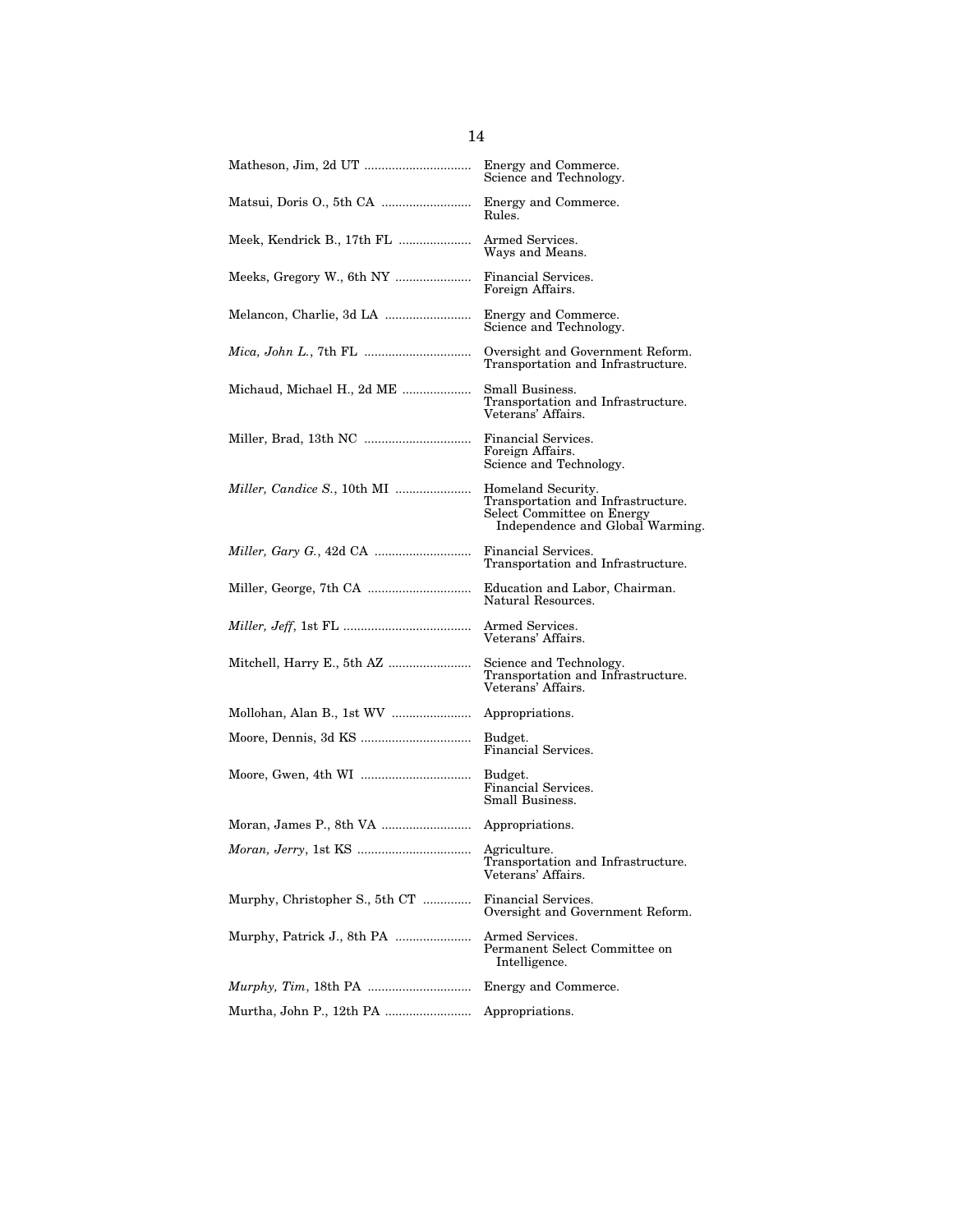|                                     | Agriculture.<br>Small Business.                                                                                      |
|-------------------------------------|----------------------------------------------------------------------------------------------------------------------|
| Myrick, Sue Wilkins, 9th NC         | Energy and Commerce.                                                                                                 |
| Nadler, Jerrold, 8th NY             | Judiciary.<br>Transportation and Infrastructure.                                                                     |
| Napolitano, Grace F., 38th CA       | Natural Resources.<br>Transportation and Infrastructure.                                                             |
| Neal, Richard E., 2d MA             | Ways and Means.                                                                                                      |
| <i>Neugebauer, Randy</i> , 19th TX  | Agriculture.<br>Financial Services.<br>Science and Technology.                                                       |
| Norton, Eleanor Holmes, (Delegate)  |                                                                                                                      |
|                                     | Homeland Security.<br>Oversight and Government Reform.<br>Transportation and Infrastructure.                         |
|                                     | Ways and Means.                                                                                                      |
| Oberstar, James L., 8th MN          | Transportation and Infrastructure,<br>Chairman.                                                                      |
|                                     | Appropriations, Chairman.                                                                                            |
|                                     | Appropriations.                                                                                                      |
|                                     | Armed Services.<br>Natural Resources.                                                                                |
| Pallone, Frank, Jr., 6th NJ         | Energy and Commerce.<br>Natural Resources.                                                                           |
|                                     | Homeland Security.<br>Ways and Means.                                                                                |
|                                     | Appropriations.                                                                                                      |
|                                     | Financial Services.<br>Foreign Affairs.                                                                              |
| Payne, Donald M., 10th NJ           | Education and Labor.<br>Foreign Affairs.                                                                             |
|                                     | Financial Services.<br>Natural Resources.                                                                            |
|                                     | The Speaker.                                                                                                         |
|                                     | Foreign Affairs.<br>Judiciary.<br>Select Committee to Investigate the<br>Voting Irregularities of August 2,<br>2007. |
|                                     | Financial Services.<br>Homeland Security.                                                                            |
| Peterson, Collin C., 7th MN         | Agriculture, Chairman.                                                                                               |
|                                     | Appropriations.                                                                                                      |
|                                     | Education and Labor.<br>Transportation and Infrastructure.                                                           |
| Pickering, Charles W. "Chip", 3d MS | Energy and Commerce.                                                                                                 |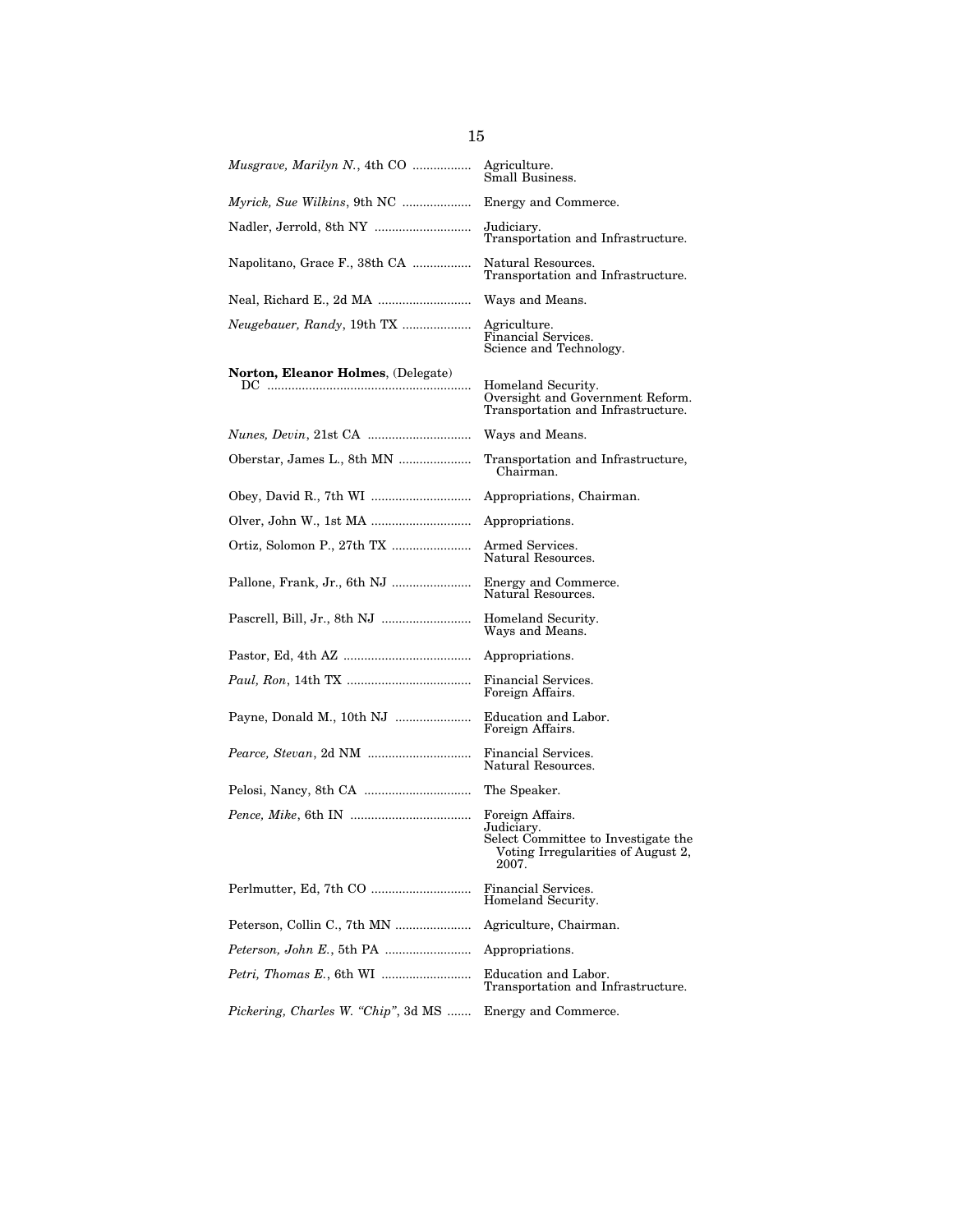| <i>Pitts, Joseph R., 16th PA </i>        | Energy and Commerce.                                                                           |
|------------------------------------------|------------------------------------------------------------------------------------------------|
| Platts, Todd Russell, 19th PA            | Education and Labor.<br>Oversight and Government Reform.<br>Transportation and Infrastructure. |
|                                          | Foreign Affairs.<br>Transportation and Infrastructure.                                         |
| Pomeroy, Earl, At Large, ND              | Agriculture.<br>Ways and Means.                                                                |
|                                          | Budget.<br>Ways and Means.                                                                     |
|                                          | Appropriations.                                                                                |
|                                          | Education and Labor.<br>Financial Services.                                                    |
|                                          | Financial Services.                                                                            |
|                                          | Financial Services.                                                                            |
| Radanovich, George, 19th CA              | Energy and Commerce.                                                                           |
|                                          | Natural Resources, Chairman.<br>Transportation and Infrastructure.                             |
|                                          | Ways and Means.                                                                                |
|                                          | Ways and Means, Chairman.                                                                      |
|                                          | Appropriations.                                                                                |
| <i>Rehberg, Dennis R., At Large, MT </i> | Appropriations.                                                                                |
|                                          | Homeland Security.<br>Science and Technology.<br>Transportation and Infrastructure.            |
|                                          |                                                                                                |
|                                          | Permanent Select Committee on<br>Intelligence, Chairman.<br>Armed Services.                    |
| Reynolds, Thomas M., 26th NY             | Ways and Means.                                                                                |
|                                          | Science and Technology.<br>Transportation and Infrastructure.                                  |
|                                          | Appropriations.<br>Veterans' Affairs.                                                          |
|                                          | Appropriations.                                                                                |
| <i>Rogers, Mike, 3d AL </i>              | Agriculture.<br>Armed Services.<br>Homeland Security.                                          |
|                                          | Energy and Commerce.<br>Permanent Select Committee on<br>Intelligence.                         |
| Rohrabacher, Dana, 46th CA               | Foreign Affairs.<br>Science and Technology.                                                    |
|                                          | Financial Services.                                                                            |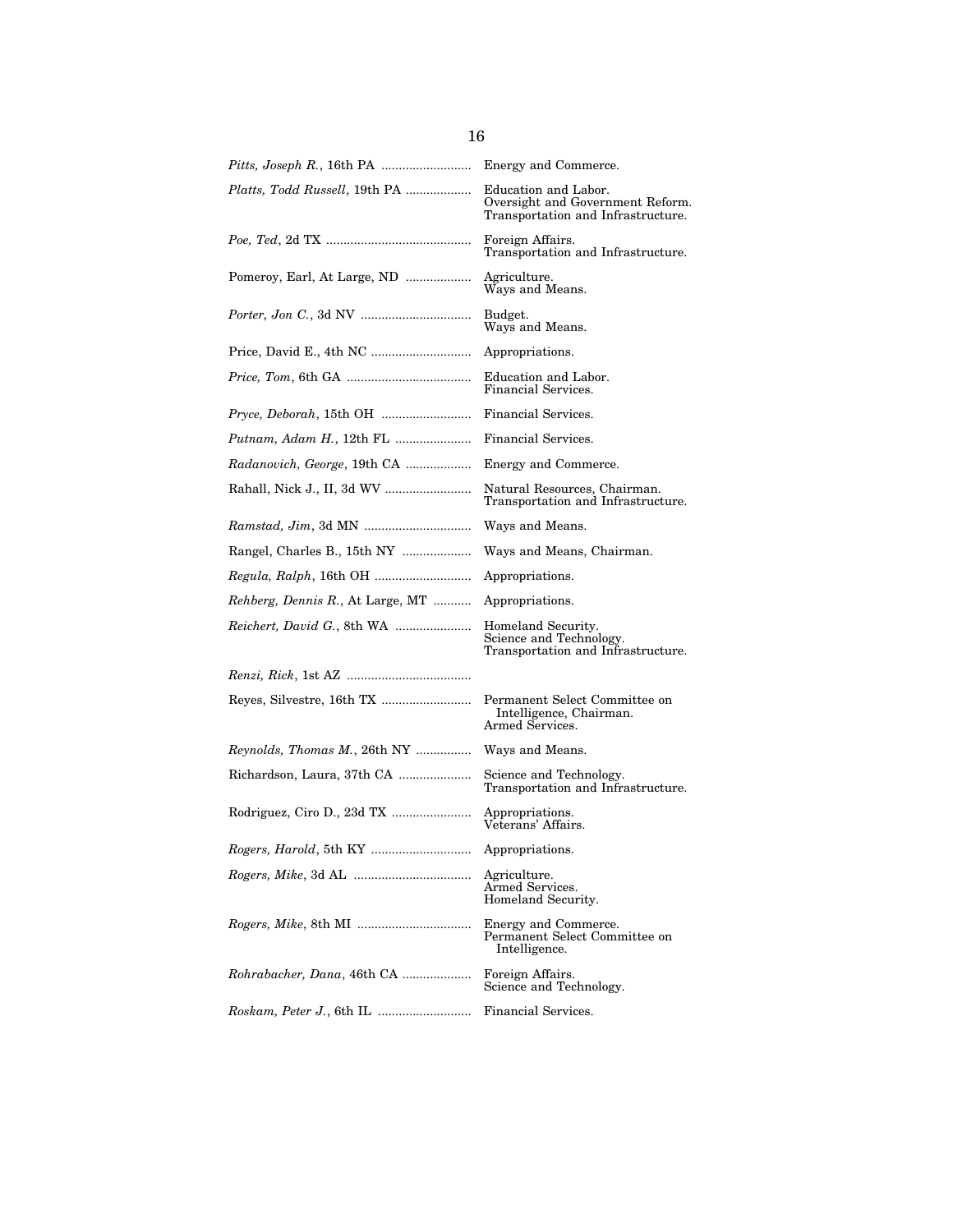| Ros-Lehtinen, Ileana, 18th FL     | Foreign Affairs.                                                                |
|-----------------------------------|---------------------------------------------------------------------------------|
|                                   | Energy and Commerce.<br>Science and Technology.                                 |
| Rothman, Steven R., 9th NJ        | Appropriations.<br>Science and Technology.                                      |
| Roybal-Allard, Lucille, 34th CA   | Appropriations.<br>Standards of Official Conduct.                               |
|                                   | Financial Services.<br>Foreign Affairs.                                         |
| Ruppersberger, C. A. Dutch, 2d MD | Appropriations.<br>Permanent Select Committee on<br>Intelligence.               |
|                                   | Energy and Commerce.                                                            |
|                                   | Budget.<br>Ways and Means.                                                      |
|                                   | Appropriations.                                                                 |
|                                   | Agriculture.<br>Transportation and Infrastructure.<br>Veterans' Affairs.        |
|                                   | Natural Resources.<br>Oversight and Government Reform.                          |
|                                   | Education and Labor.<br>Foreign Affairs.<br>Judiciary.                          |
| Sanchez, Loretta, 47th CA         | Armed Services.<br>Homeland Security.                                           |
|                                   | Education and Labor.<br>Natural Resources.<br>Oversight and Government Reform.  |
|                                   | Armed Services.<br>Natural Resources.                                           |
|                                   | Natural Resources.<br>Veterans' Affairs.                                        |
| Schakowsky, Janice D., 9th IL     | Energy and Commerce.<br>Permanent Select Committee on<br>Intelligence.          |
|                                   | Appropriations.<br>Judiciary.<br>Permanent Select Committee on<br>Intelligence. |
|                                   | Agriculture.<br>Transportation and Infrastructure.                              |
| Schwartz, Allyson Y., 13th PA     | Budget.<br>Ways and Means.                                                      |
|                                   | Agriculture.<br>Financial Services.<br>Foreign Affairs.                         |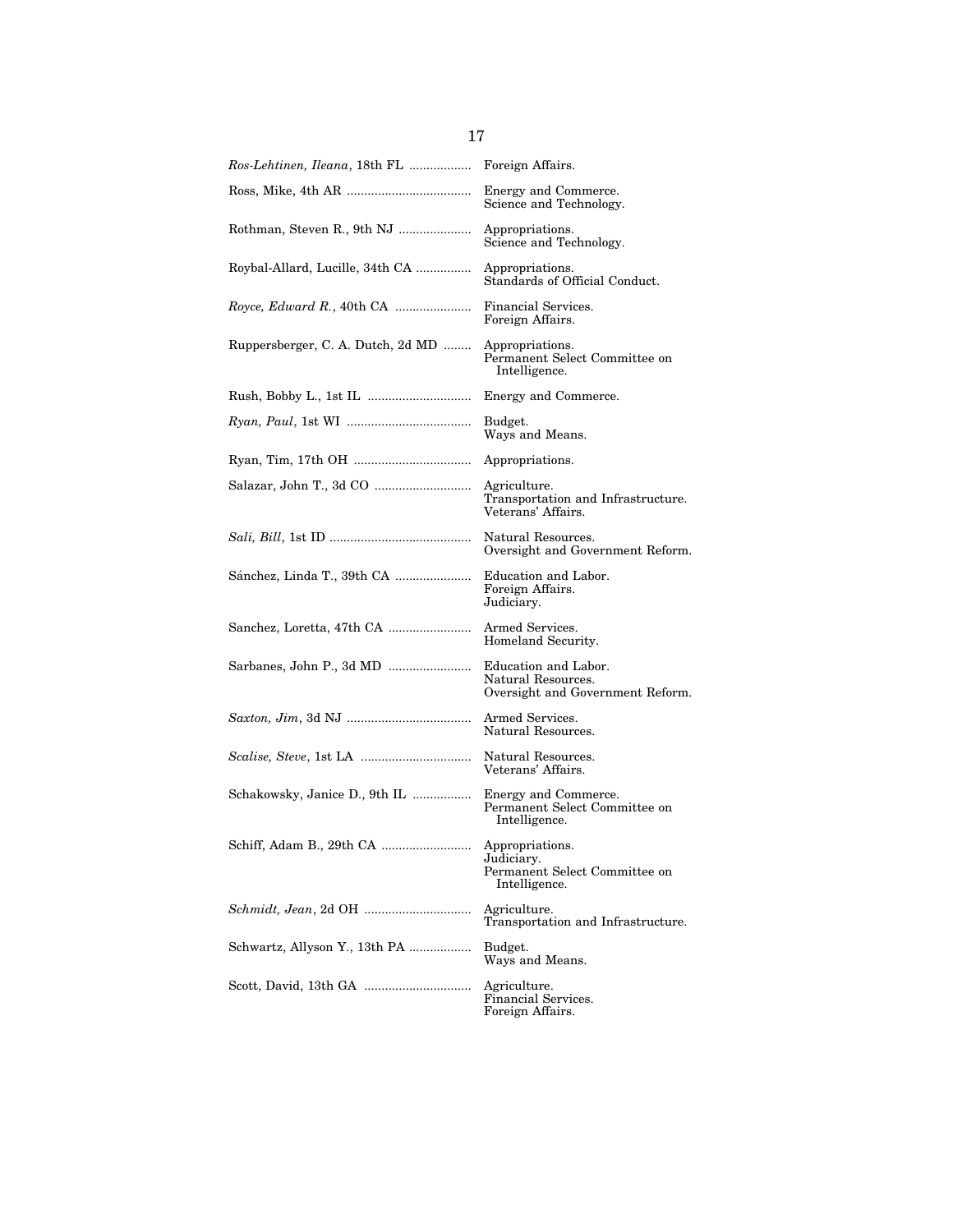| Scott, Robert C. "Bobby", 3d VA                       | Budget.<br>Education and Labor.<br>Judiciary.<br>Standards of Official Conduct.                         |
|-------------------------------------------------------|---------------------------------------------------------------------------------------------------------|
| Sensenbrenner, F. James, Jr., 5th WI                  | Judiciary.<br>Science and Technology.<br>Select Committee on Energy<br>Independence and Global Warming. |
|                                                       | Appropriations.                                                                                         |
|                                                       | Rules.                                                                                                  |
|                                                       | Armed Services.<br>Education and Labor.<br>Small Business.                                              |
| <i>Shadegg, John B., 3d AZ </i>                       | Energy and Commerce.<br>Select Committee on Energy<br>Independence and Global Warming.                  |
|                                                       | Financial Services.<br>Homeland Security.<br>Oversight and Government Reform.                           |
| Shea-Porter, Carol, 1st NH                            | Armed Services.<br>Education and Labor.                                                                 |
|                                                       | Financial Services.<br>Foreign Affairs.<br>Judiciary.                                                   |
| <i>Shimkus, John, 19th IL </i>                        | Energy and Commerce.                                                                                    |
|                                                       | Natural Resources.<br>Small Business.<br>Transportation and Infrastructure.                             |
|                                                       | Armed Services.<br>Natural Resources.<br>Small Business.<br>Transportation and Infrastructure.          |
|                                                       | Appropriations.<br>Budget.                                                                              |
|                                                       | Foreign Affairs.<br>Transportation and Infrastructure.                                                  |
|                                                       |                                                                                                         |
| Slaughter, Louise McIntosh, 28th NY  Rules, Chairman. |                                                                                                         |
|                                                       | Armed Services.<br>Foreign Affairs.                                                                     |
|                                                       | Agriculture.<br>Budget.<br>Natural Resources.<br>Science and Technology.                                |
| Smith, Christopher H., 4th NJ                         | Foreign Affairs.                                                                                        |
| <i>Smith, Lamar, 21st TX </i>                         | Homeland Security.<br>Judiciary.<br>Science and Technology.                                             |
|                                                       | Armed Services.<br>Veterans' Affairs.                                                                   |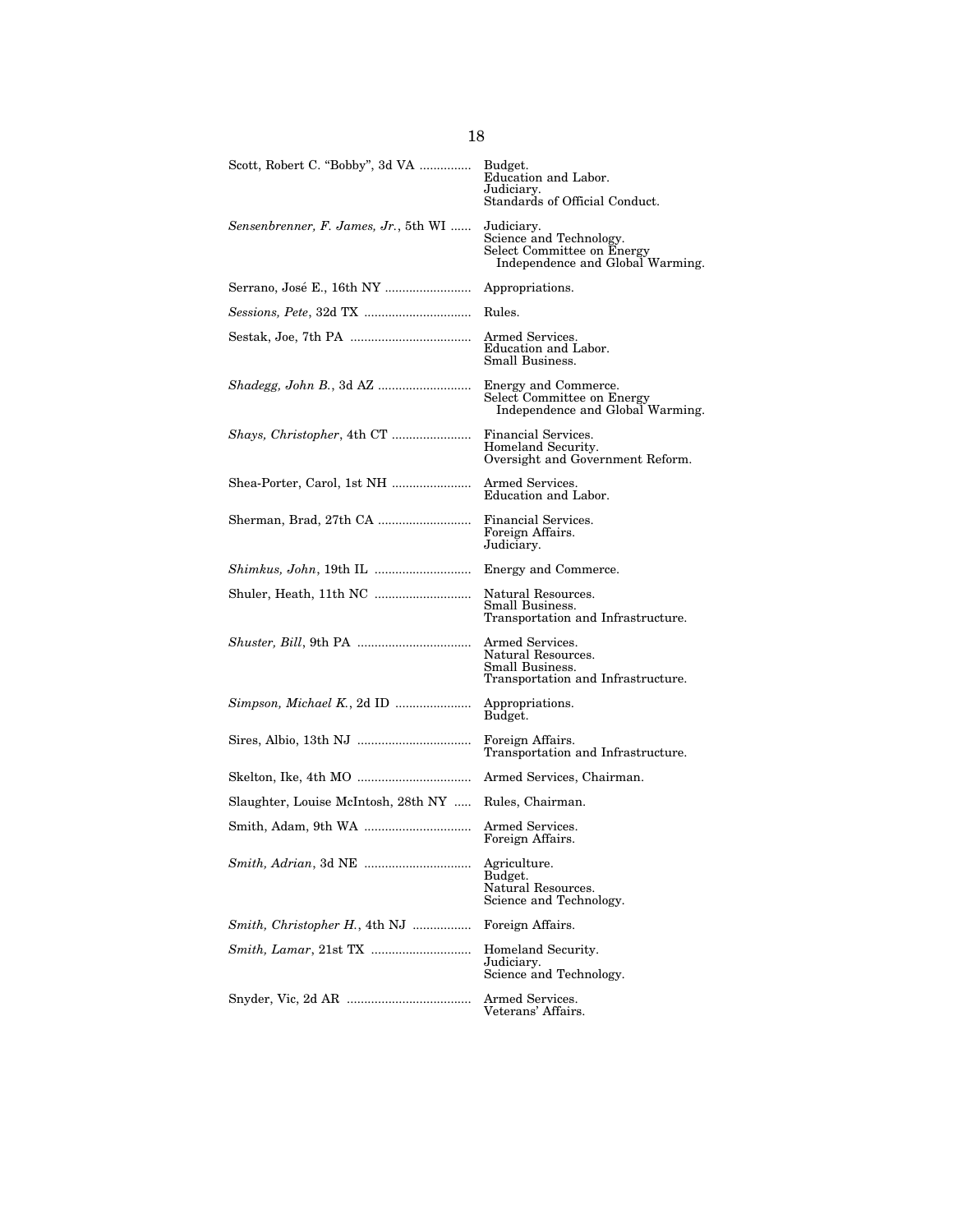| Solis, Hilda L., 32d CA      | Energy and Commerce.<br>Natural Resources.<br>Select Committee on Energy<br>Independence and Global Warming. |
|------------------------------|--------------------------------------------------------------------------------------------------------------|
|                              | Education and Labor.<br>Homeland Security.<br>Oversight and Government Reform.                               |
| Space, Zachary T., 18th OH   | Agriculture.<br>Transportation and Infrastructure.<br>Veterans' Affairs.                                     |
|                              | Financial Services.<br>Oversight and Government Reform.                                                      |
| Spratt, John M., Jr., 5th SC | Budget, Chairman.<br>Armed Services.                                                                         |
| Stark, Fortney Pete, 13th CA | Ways and Means.                                                                                              |
|                              | Energy and Commerce.<br>Veterans' Affairs.                                                                   |
|                              | Energy and Commerce.                                                                                         |
|                              | Energy and Commerce.<br>Select Committee on Energy<br>Independence and Global Warming.                       |
|                              | Judiciary.<br>Rules.                                                                                         |
| Tancredo, Thomas G., 6th CO  | Foreign Affairs.<br>Natural Resources.                                                                       |
| Tanner, John S., 8th TN      | Foreign Affairs.<br>Ways and Means.                                                                          |
| Tauscher, Ellen O., 10th CA  | Armed Services.<br>Transportation and Infrastructure.                                                        |
|                              | Armed Services.<br>Transportation and Infrastructure.                                                        |
|                              | Energy and Commerce.                                                                                         |
| Thompson, Bennie G., 2d MS   | Homeland Security, Chairman.                                                                                 |
|                              | Ways and Means.<br>Permanent Select Committee on<br>Intelligence.                                            |
|                              | Armed Services.<br>Permanent Select Committee on<br>Intelligence.                                            |
|                              | Appropriations.<br>Permanent Select Committee on<br>Intelligence.                                            |
|                              | Budget.<br>Ways and Means.                                                                                   |
| Tierney, John F., 6th MA     | Education and Labor.<br>Oversight and Government Reform.<br>Permanent Select Committee on<br>Intelligence.   |

|  | v                   |
|--|---------------------|
|  | I<br>۰.<br>M.<br>۰. |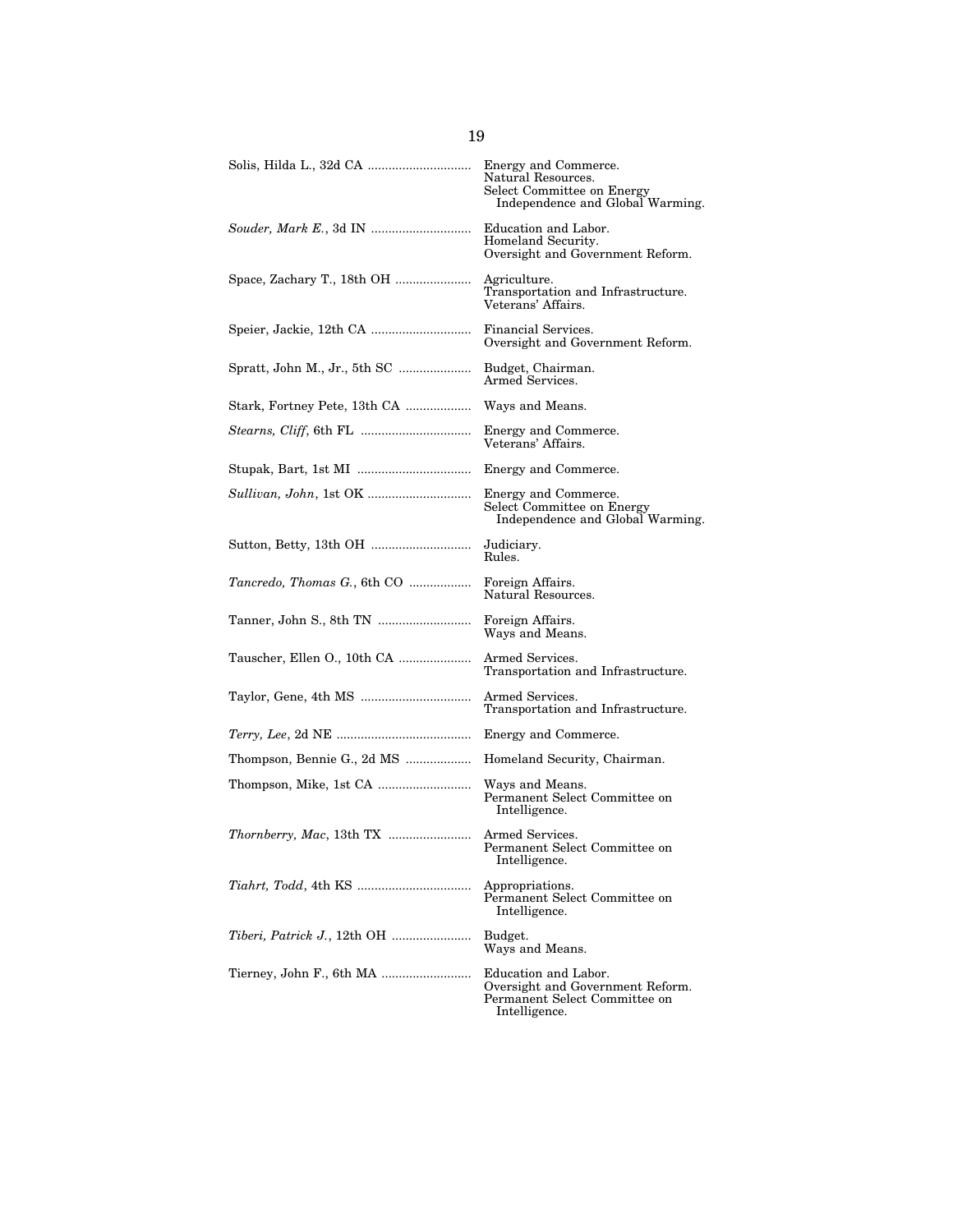| Towns, Edolphus, 10th NY           | Energy and Commerce.<br>Oversight and Government Reform.                                  |
|------------------------------------|-------------------------------------------------------------------------------------------|
|                                    | Armed Services.<br>Budget.                                                                |
|                                    | Armed Services.<br>Oversight and Government Reform.<br>Veterans' Affairs.                 |
|                                    | Armed Services.<br>Natural Resources.<br>Science and Technology.                          |
|                                    | Appropriations.                                                                           |
|                                    | Energy and Commerce.                                                                      |
| Van Hollen, Chris, 8th MD          | Oversight and Government Reform.<br>Ways and Means.                                       |
| Velázquez, Nydia M., 12th NY       | Small Business, Chairwoman.<br>Financial Services.                                        |
|                                    | Appropriations.                                                                           |
| <i>Walberg, Tim, 7th MI </i>       | Agriculture.<br>Education and Labor.                                                      |
|                                    | Energy and Commerce.<br>Select Committee on Energy<br>Independence and Global Warming.    |
|                                    | Appropriations.                                                                           |
|                                    | Agriculture.<br>Transportation and Infrastructure.<br>Veterans' Affairs.                  |
|                                    | Appropriations.                                                                           |
| Wasserman Schultz, Debbie, 20th FL | Appropriations.<br>Judiciary.                                                             |
|                                    | Financial Services.<br>Judiciary.                                                         |
|                                    | Foreign Affairs.<br>Oversight and Government Reform.                                      |
|                                    | Financial Services.<br>Judiciary.                                                         |
| Waxman, Henry A., 30th CA          | Oversight and Government Reform,<br>Chairman.<br>Energy and Commerce.                     |
| Weiner, Anthony D., 9th NY         | Energy and Commerce.<br>Judiciary.                                                        |
| Welch, Peter, At Large, VT         | Oversight and Government Reform.<br>Rules.                                                |
|                                    | Appropriations.                                                                           |
|                                    | Ways and Means.                                                                           |
| Westmoreland, Lynn A., 3d GA       | Oversight and Government Reform.<br>Small Business.<br>Transportation and Infrastructure. |